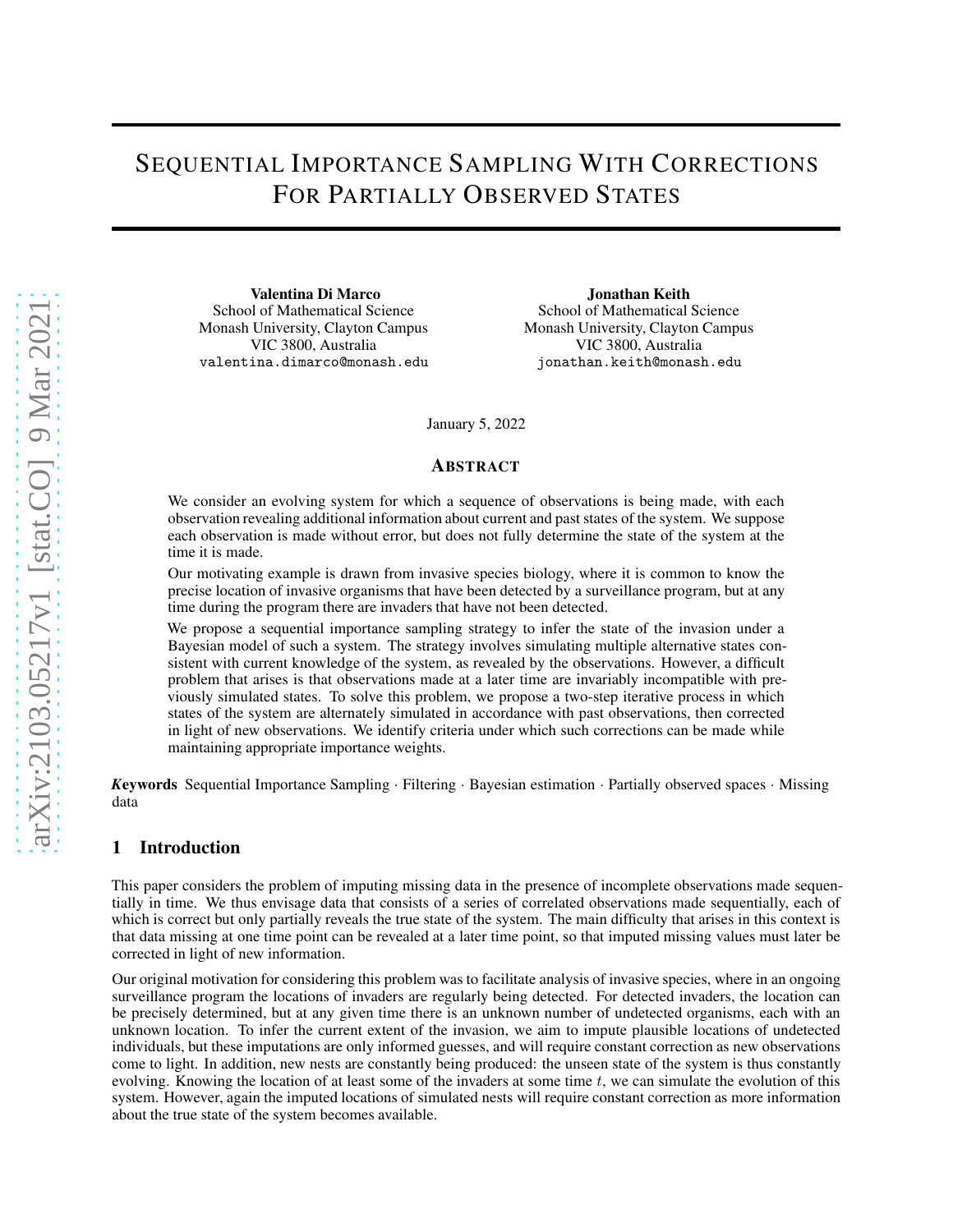Here we propose a new approach to problems of this type. Although our approach is ultimately aimed at inference for invasive species, we will illustrate the method for less complex evolving systems in which correct but partial observations are being made in real time.

In the first chapter of this paper we introduce our Bayesian approach that uses a new sequential importance sampling (SIS) strategy. As is typical of SIS methods, we generate a population of particles, each representing a plausible sequence of system states, and we evolve each particle at each time step according to a model of system dynamics. Again in a manner typical of SIS methods, new observations arrive in real time, and we use these observations to adjust the weights assigned to particles. However, a crucial new element in our method is that we allow missing values imputed at earlier time steps to be corrected so that they are consistent with the new observations. We test our method with two simple models in chapter 2 and 3. Firstly, we apply the method to an AR(1) model where we simulate a set of observations then reconstruct the system. These results are subsequently compared with the analytical solutions obtained directly applying the AR(1) model definition. In order to test the applicability of our method to a simple invasive species problem, we therefore introduce a model for a partially observed river invasion and impute the missing data.

Our method addresses a problem that is common in practice: new observations made in real time can render previously imputed missing values implausible, and may even conflict with what has been simulated. For example, in the invasive species context described above, undetected individuals imputed to geographic areas that do not contain any invaders become increasingly implausible as time passes without any detection being made in those regions. In standard SIS approaches, such particles receive low weights and are eventually eliminated by resampling, but a common problem is that all particles can become implausible, if not inconsistent, with observations.

Problems of this kind arise in many contexts other than invasive species detection. We can envisage the approach being used to study the evolution of a species' geographic range, for both invasive and non-invasive species. The algorithm could also be applied to a variety of other missing data problems where new incomplete data is continuously acquired, such as in the prediction of earthquake aftershocks, [\(Seif \(2017\)](#page-14-0)) or bushfire modeling [\(Beer](#page-14-1) [\(1990\)](#page-14-1)). Another potential application is in the study of the spread of infectious diseases, where observations are made in the form of diagnosed cases, but there is missing data in the form of undiagnosed cases [\(O'Neill and Robers \(2002](#page-14-2))).

Missing data problems are ubiquitous in ecological and evolutionary data sets as in many other branches of science. Two common methods used to deal with missing data are to delete rows of a data matrix (corresponding to individuals or cases) that contain missing data, or to use the mean to fill in missing values. However, these methods result in biased estimation of parameters and uncertainty, and reduction in statistical power. Better missing data procedures such as data augmentation [\(Tanner and Wong \(1987\)](#page-15-0)) and multiple imputation [\(Rubin](#page-14-3) [\(1987\)](#page-14-3)) are available [\(Nakagawa](#page-14-4) [\(2015\)](#page-14-4)). For an up-to-date treatment of missing data in statistics see [Little and Rubin](#page-14-5) [\(2019\)](#page-14-5). However, techniques like multiple imputations and data augmentation generally do not make use of past observations and the state transition equation of the system when estimating the probability of the hidden state in light of the observations. This can result in poor performance when the problem can be well modelled, for example, by a Markov structure [\(Zhang et al.](#page-15-1) [\(2015\)](#page-15-1)).

An example of an alternative methodology for dealing with missing data in the context of a Markov structure is the Multiple Imputation Particle Filter (MIPF) developed by [Zhang et al. \(2015](#page-15-1)). This method, applied to signal processing, uses randomly drawn values (imputations) to provide a replacement for the missing data and then uses a particle filter to estimate non-linear state with the data.

Particle filters are sometimes used to estimate a hidden state when partial, noisy observations are made. However, the performance of particle filtering algorithms can severely degrade in the presence of missing data [\(Zhang et al.](#page-15-1) [\(2015\)](#page-15-1)). For a comprehensive discussion of the applications of particle filters, also called Sequential Monte Carlo (SMC) methods, see [Cappé et al. \(2005\)](#page-14-6) and [Doucet and Johansen \(2011\)](#page-14-7).

Sequential importance sampling (SIS) is a form of Particle filter firstly introduced by [Kong et al. \(1994](#page-14-8)) that has been used in Bayesian missing data problems in the form of sequential imputation, in situations where the posterior must be constantly updated with the arrival of new data.

Here we propose a two-step iterative procedure for dynamically updating a collection of weighted particles used to represent a posterior distribution over the possible trajectories of a partially observed system. In the first step, we evolve particles in accordance with a model of the system, in a manner common to particle-based sequential Monte Carlo methods. In the second step, we correct the particles in light of newly acquired data. The method treats an uncorrected particle (generated in the first step) as a form of augmented variable. Thus the method constitutes a novel use of augmentation in sequential importance sampling.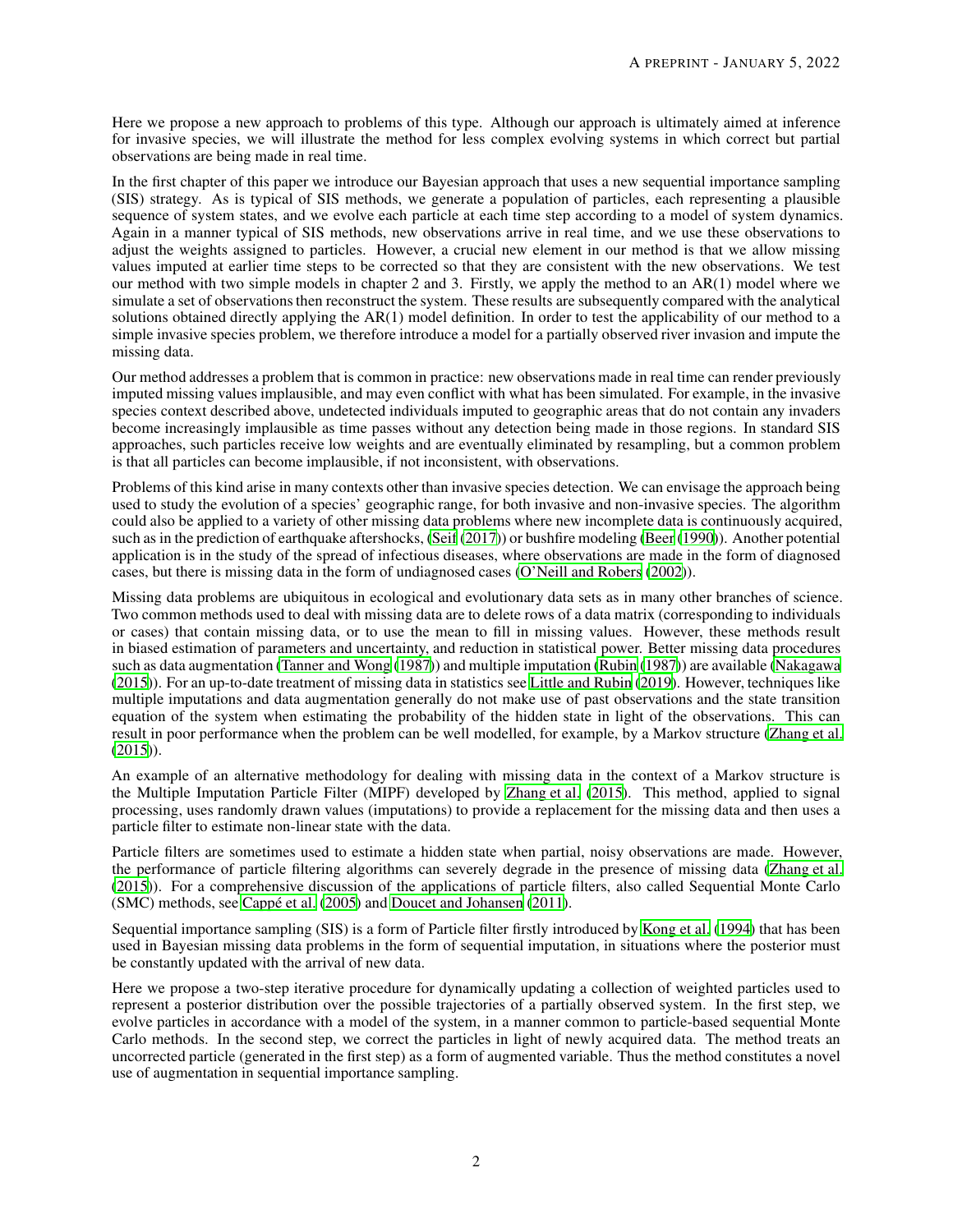As mentioned above, the observations in the problems we consider are partial, but exact. In general, in situations where the data are highly informative standard sequential Monte Carlo methods can perform poorly.

Del Moral et al. (2015) proposed a Sequential Monte Carlo method for sampling the posterior distribution of statespace models under highly informative observation regimes. In their method they introduced a schedule of intermediate weighting and resampling times between observation times, which guides particles towards the final state.

[Finke et al. \(2019\)](#page-14-9) developed a Particle Monte Carlo Markov Chain algorithm to estimate the demographic parameters of a population and then incorporated this algorithm into a sequential Monte Carlo sampler in order to perform model comparison motivated by the fact that a simple importance sampling performs poorly if there is a strong mismatch between the prior and the posterior, which is common when the data is highly informative.

Our new method gives similar results to the gold standard and is able to handle well the reconstruction of a river invasion. The cancellations we get during the calculation of the weights are a pleasing feature of the method, but we have yet to test the full potential and speed of the algorithm when the data to analyse is substantial.

## <span id="page-2-0"></span>2 Sequential Importance Sampling with corrections

In this chapter we present the method in a general context for an M-dimensional system, evolving in discrete time. The states of this system at times  $t = 1, \ldots, T$  are represented by random vectors  $\mathbf{x}^t = (x_1^t, \ldots, x_M^t) \in \mathbb{R}^M$ defined on a probability space  $(\Omega, \mathcal{F}, \mathbb{P})$ . The trajectory of the system up to time t we represent by a random matrix  $X^t = (x^1, \ldots, x^t)$ . We also represent our state of knowledge regarding the trajectory of the system up to time t by a random binary matrix  $\mathbf{b}^t = (b_{im}^t) \in 2^{t \times M}$ , where  $b_{im}^t = 1$  if the value of  $x_m^i$  is known by time t, and  $b_{im}^t = 0$  if the value of  $x_m^i$  is still unknown at time t. Note that once a past system coordinate  $x_m^i$  is known, it cannot become unknown, so  $b_{im}^t = 1$  implies  $b_{im}^{t'} = 1$  at all later times  $t' > t$ , and similarly  $b_{im}^t = 0$  implies  $b_{im}^{t'} = 0$  at all earlier times  $t' < t$ . It will also be convenient to define  $\mathbf{B}^{t} = (\mathbf{b}^{1}, \dots, \mathbf{b}^{t}).$ 

We define an *observation matrix*  $\mathbf{z}^t = (z_{im}^t)$ , where  $z_{im}^t = x_m^i$  if  $b_{im}^t = 1$ , and  $z_{im}^t = -$  if  $b_{im}^t = 0$ . Thus the symbol '-' is used to represent an unknown system coordinate. It will also be convenient to define  $\mathbf{Z}^t = (\mathbf{z}^1, \dots, \mathbf{z}^t)$ .

We assume observations are made without error, so that  $\mathbf{Z}^t$  is fully determined by  $\mathbf{X}^t$  and  $\mathbf{B}^t$ . We therefore define a function  $\sigma_t : \mathbb{R}^{t \times M} \times \left( \prod_{i=1}^t 2^{i \times M} \right) \to \prod_{i=1}^t (\mathbb{R} \cup \{-\})^{i \times M}$  such that  $\mathbf{Z}^t = \sigma_t(\mathbf{X}^t, \mathbf{B}^t)$ . (In what follows, the subscript on  $\sigma$  is omitted, as it is implied by the superscripts on the arguments.) Note that  $\mathbf{Z}^t$  fully determines  $\mathbf{B}^t$  and those elements  $x_m^i$  of  $\mathbf{X}^t$  for which  $b_{im}^t = 1$ , but leaves the remaining elements of  $\mathbf{X}^t$  undetermined.

For each past system coordinate  $x_m^i$  that has not been observed by time  $t$  (so that  $b_{im}^t = 0$ ) there may nevertheless be some information that can be derived from the observations and a model of the system. We take a Bayesian approach to quantify this information. At time  $t = 1$ , our knowledge of the system is represented by a prior distribution with density  $q(X^1, B^1)$  on  $\Omega_1 = \mathbb{R}^M \times 2^M$  and the posterior distribution after observing  $\mathbf{Z}^1$  has a density on  $\Omega'_1 = \sigma^{-1}(\mathbf{Z}^1)$ given by:

$$
p(\mathbf{X}^1, \mathbf{B}^1|\mathbf{Z}^1) = \frac{q(\mathbf{X}^1, \mathbf{B}^1)}{r(\mathbf{z}^1)}
$$

where

$$
r(\mathbf{z}^1) = \int_{\Omega'_1} q(\mathbf{X}^1, \mathbf{B}^1) \prod_{\{m \in \{1, \dots, M\}: z^1_{1m} = -\}} dx^1_m.
$$

Note that the preceding equation integrates over the elements of  $X^1$  that are not determined by  $Z^1$ . Thus  $r(z^1)$  is the integral of  $q(\mathbf{X}^1, \mathbf{B}^1)$  over  $\Omega'_1$ .

Our knowledge of the trajectory of the system at time  $t \geq 2$ , before we acquire the next observation matrix  $z^t$ , is represented by a prior distribution with density  $q(\mathbf{X}^t, \mathbf{B}^t | \mathbf{Z}^{t-1})$  on the subspace  $\Omega_t = \sigma^{-1}(\mathbf{Z}^{t-1}) \times \mathbb{R}^M \times 2^{t \times M}$ . After observing  $z^{\bar{t}}$ , certain pairs  $(X^t, B^t)$  with non-zero prior density will be incompatible with the new observations, and the posterior density must therefore restrict  $(X^t, B^t)$  to  $\Omega'_t = \sigma^{-1}(Z^t)$ . The posterior density over  $\Omega'_t$  must therefore be

$$
p(\mathbf{X}^t, \mathbf{B}^t|\mathbf{Z}^t) = \frac{q(\mathbf{X}^t, \mathbf{B}^t|\mathbf{Z}^{t-1})}{r(\mathbf{z}^t|\mathbf{Z}^{t-1})}
$$

where

$$
r(\mathbf{z}^t|\mathbf{Z}^{t-1}) = \int_{\Omega'_t} q(\mathbf{X}^t, \mathbf{B}^t|\mathbf{Z}^{t-1}) \prod_{\{i \le t, m \in \{1, \dots, M\}: z_{im}^t = -\}} dx_m^i.
$$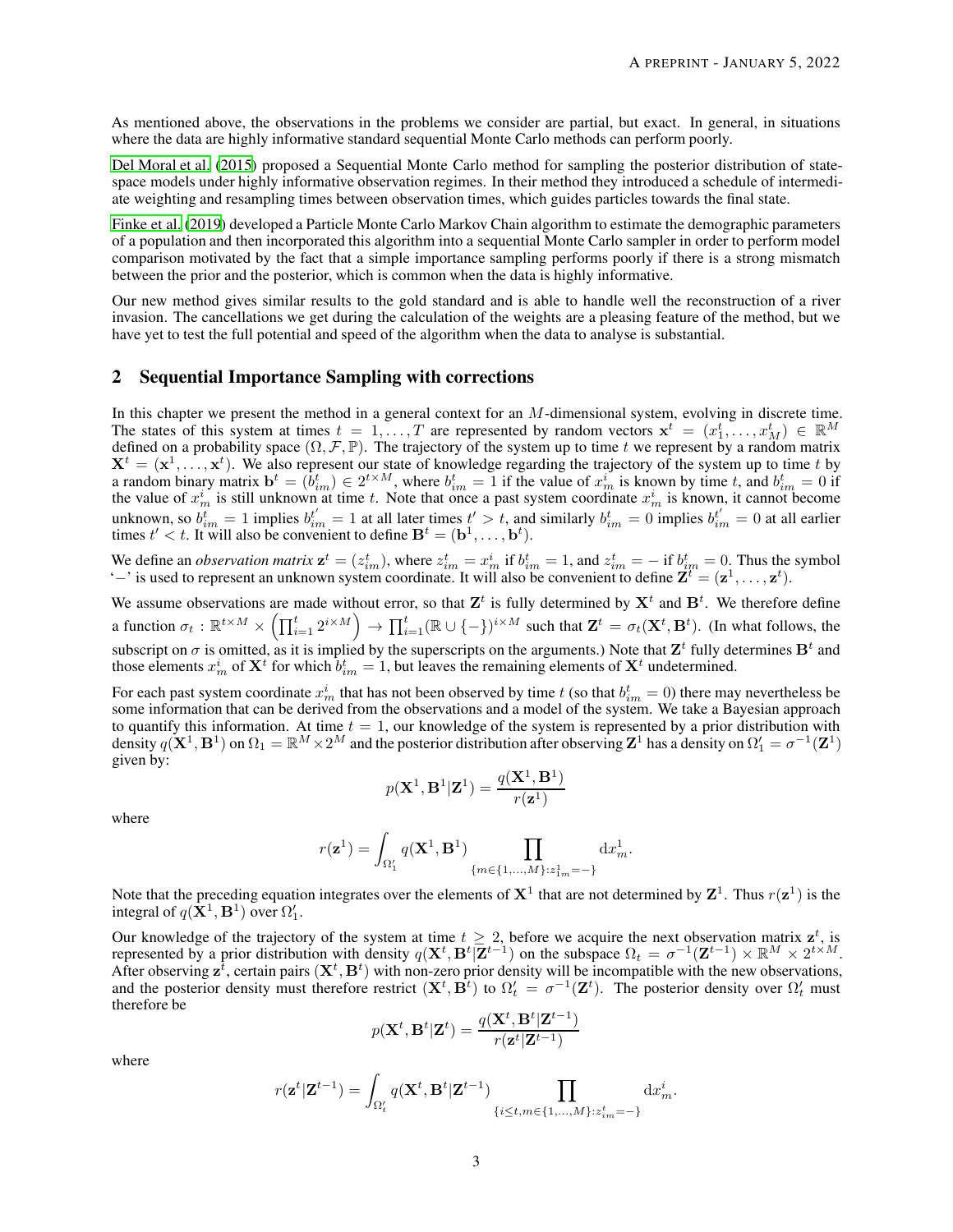Note that the preceding equation integrates over the elements of  $X^t$  that are not determined by  $Z^t$ . Thus  $r(z^t|Z^{t-1})$  is the integral of  $q(\mathbf{X}^t, \mathbf{B}^t | \mathbf{Z}^{t-1})$  over  $\Omega'_t$ .

In this paper we focus on Markovian systems, that is, systems in which each  $x<sup>t</sup>$  is conditionally independent of  $X^{t-2} = (x^1, \ldots, x^{t-2})$ , given  $x^{t-1}$ . Let  $f(x^t | x^{t-1})$  be the transitional density distribution characterising the system. We also suppose that our current state of knowledge regarding the trajectory of the system up to and including the current time depends on both the trajectory of the system and our knowledge of it at the previous time, as follows:

$$
\mathbf{x}^t | \mathbf{x}^{t-1} \sim f_t(\mathbf{x}^t | \mathbf{x}^{t-1})
$$
  

$$
\mathbf{b}^t | \mathbf{x}^t, \mathbf{b}^{t-1} \sim g_t(\mathbf{b}^t | \mathbf{x}^t, \mathbf{b}^{t-1})
$$

for  $t \ge 2$ , with densities of the initial states  $f_1(\mathbf{x}^1)$  and  $g_1(\mathbf{b}^1|\mathbf{x}^1)$ . (In what follows, the subscripts on f and g are omitted, as they are implied by the superscripts on the arguments.) This general framework allows for the possibility that  $\mathbf{b}^t$  is independent of  $\mathbf{x}^t$  and depends only on  $\mathbf{b}^{t-1}$ . It also allows for the alternative possibilities that observations are made in response to what is known about the trajectory of the system and/or that the probability of making an observation depends on the trajectory of the system. Thus the joint prior distribution for  $(X^t, B^t)$  when  $t = 1$  is given by

$$
q(\mathbf{X}^1, \mathbf{B}^1) = f(\mathbf{x}^1)g(\mathbf{b}^1|\mathbf{x}^1)
$$

and when  $t \geq 2$ :

$$
q(\mathbf{X}^{t}, \mathbf{B}^{t}|\mathbf{Z}^{t-1}) = f(\mathbf{x}^{t}|\mathbf{x}^{t-1})g(\mathbf{b}^{t}|\mathbf{x}^{t}, \mathbf{b}^{t-1})p(\mathbf{X}^{t-1}, \mathbf{B}^{t-1}|\mathbf{Z}^{t-1})
$$
  

$$
= \frac{f(\mathbf{x}^{1})g(\mathbf{b}^{1}|\mathbf{x}^{1})}{r(\mathbf{z}^{1})} \prod_{i=2}^{t-1} \frac{f(\mathbf{x}^{i}|\mathbf{x}^{i-1})g(\mathbf{b}^{i}|\mathbf{x}^{i}, \mathbf{b}^{i-1})}{r(\mathbf{z}^{i}|\mathbf{Z}^{i-1})}
$$
  

$$
\times f(\mathbf{x}^{t}|\mathbf{x}^{t-1})g(\mathbf{b}^{t}|\mathbf{x}^{t}, \mathbf{b}^{t-1})
$$

on the space  $\Omega_t$ , and the joint posterior distribution is given by:

$$
p(\mathbf{X}^t,\mathbf{B}^t|\mathbf{Z}^t) \quad = \quad \frac{f(\mathbf{x}^1)g(\mathbf{b}^1|\mathbf{x}^1)}{r(\mathbf{z}^1)}\prod_{i=2}^t \frac{f(\mathbf{x}^i|\mathbf{x}^{i-1})g(\mathbf{b}^i|\mathbf{x}^i,\mathbf{b}^{i-1})}{r(\mathbf{z}^i|\mathbf{Z}^{i-1})}
$$

on  $\Omega'_t$ . It is also helpful to define

$$
\begin{array}{lcl} r(\mathbf{Z}^t) & := & r(\mathbf{z}^1) \displaystyle \prod_{i=2}^t r(\mathbf{z}^i|\mathbf{Z}^{i-1}) \\ \\ & = & \displaystyle \int_{\Omega'_t} h(\mathbf{X}^t,\mathbf{B}^t) \prod_{\{i\leq t,m\in\{1,...,M\}:z_{im}^t=-\}} \mathrm{d}x_m^i. \end{array}
$$

where

$$
h(\mathbf{X}^t,\mathbf{B}^t) \hspace{2mm} := \hspace{2mm} f(\mathbf{x}^1)g(\mathbf{b}^1|\mathbf{x}^1)\prod_{i=2}^t f(\mathbf{x}^i|\mathbf{x}^{i-1})g(\mathbf{b}^i|\mathbf{x}^i,\mathbf{b}^{i-1}).
$$

We want to approximate the distribution  $p(X^t, B^t | \mathbf{Z}^t)$  by iterative sampling, and thus obtain Monte Carlo estimates of expectations of the form:

$$
E_p\left[l(\mathbf{X}^t, \mathbf{B}^t)\Big|\mathbf{Z}^t\right] = \int_{\Omega'_t} l(\mathbf{X}^t, \mathbf{B}^t) p(\mathbf{X}^t, \mathbf{B}^t|\mathbf{Z}^t) \prod_{\{i \le t, m \in \{1, \dots, M\}: z_{im}^t = -\}} dx_m^i
$$

for functions  $l : \Omega'_t \to \mathbb{R}$ .

We take a sequential importance sampling approach, at each iteration using a collection of weighted particles to approximate  $p(X^{t-1}, B^{t-1} | Z^{t-1})$ , in the sense that these particles can be used to construct weighted Monte Carlo estimates for integrals of the above form. For simplicity, we suppose particles are resampled at the end of each iteration, thus resetting the particle weights to be equal. However, the methods we describe below can be modified in a straightforward way if resampling is not performed, in which case the weights from successive iterations multiply, as is usual in sequential importance sampling.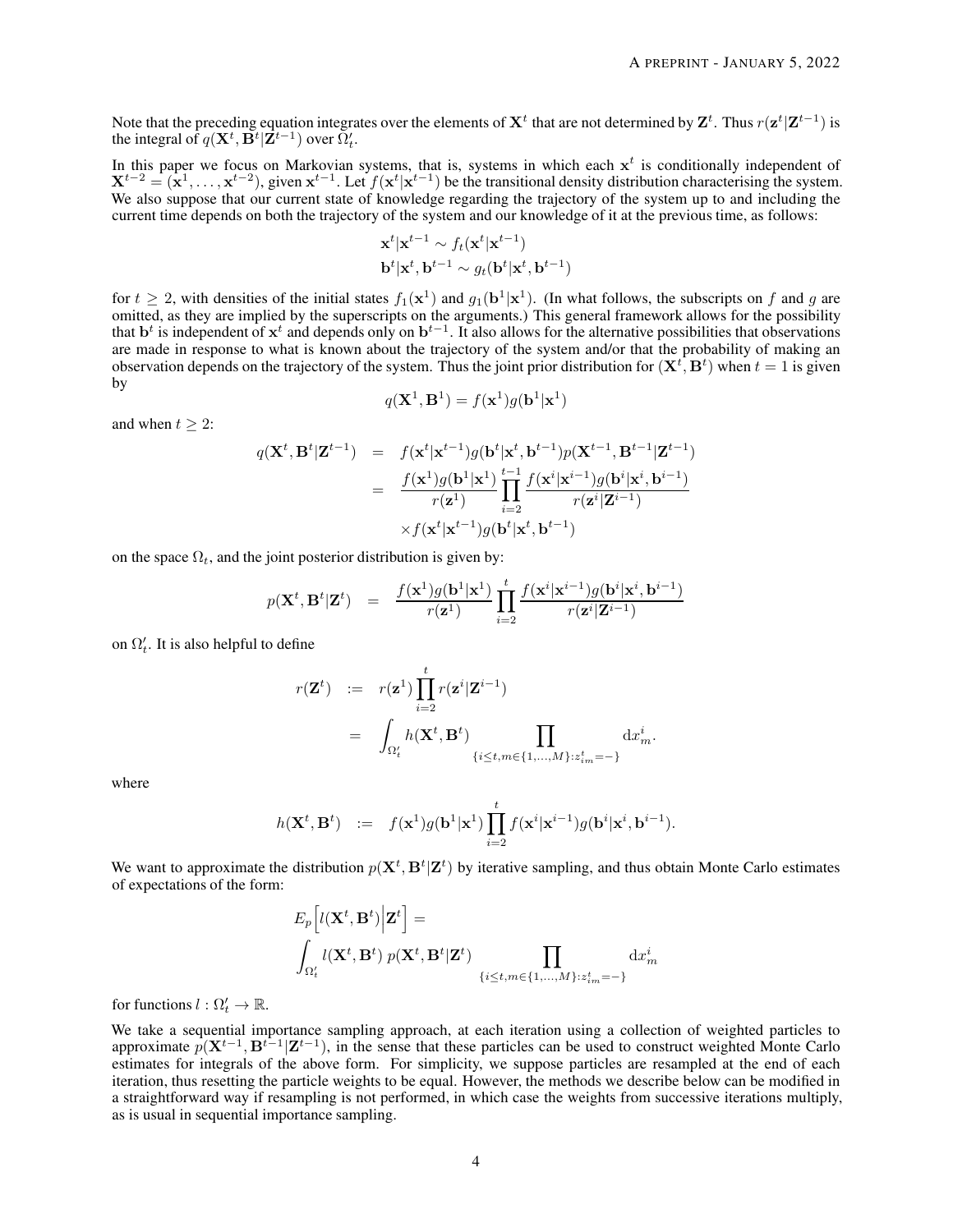At each time point, we evolve the particles under the model to create a new set of particles representing the prior for iteration t, namely  $q(X^t, B^t | Z^{t-1})$ . We then modify these particles to be consistent with the observations  $Z^t$ , and adjust the weights to ensure the resulting weighted particles provide consistent importance sampling estimates of an expectation  $E_p[l(\mathbf{X}^t, \mathbf{B}^t)|\mathbf{Z}^t]$ .

Consider a particle  $(\mathbf{X}_{j}^{t-1}, \mathbf{B}_{j}^{t-1})$  constructed at time point t, for  $j = 1, \ldots, n$ , where n is a fixed number of particles. We generate  $x_j^t$  for this particle by sampling from  $f(x^t|x_j^{t-1})$ . Similarly, we generate  $b_j^t$  for this particle by sampling from  $g(\mathbf{b}^t | \mathbf{x}_j^t, \mathbf{b}_j^{t-1})$ . However, the new matrix of observations  $\mathbf{z}^t$  is typically inconsistent with a particle  $(\mathbf{X}_j^t, \mathbf{B}_j^t)$ thus constructed, in two ways. First, the coordinates at which  $\mathbf{b}_j^t$  contains a 0 may not correspond to the coordinates at which  $z^t$  contains a '−' and coordinates at which  $b_j^t$  contains a 1 may not correspond to an observation in  $z^t$ . Second, the observed values in  $z^t$  may differ from the corresponding coordinates of  $X_j^t$ . We must therefore correct  $X_j^t$  and  $b_j^t$  in light of the new observations  $z^t$ . The simplest way to do this is to first replace  $b_j^t$  with the unique binary matrix  $(\mathbf{b}'_j)^t$  that is consistent with  $\mathbf{z}^t$ , and then replace the coordinates of  $\mathbf{X}_j^t$  with the corresponding coordinates of  $\mathbf{z}^t$  wherever  $(\mathbf{b}'_j)^t$  has a '1', thus generating a corrected term  $(\mathbf{X}')_j^t$  $i_j$ . The corrections thus made at time point t will be carried forward into the particles used at all future times. Here we use deterministic corrections, in which the simulated pair  $y^t = (X^t, B^t) \in \Omega_t$  can be corrected in only one way to produce a new element  $(y')^t = ((X')^t, (B')^t) \in \Omega_t'$ (note we have repressed the particle subscript  $j$ ). That is,

$$
\left(\mathbf{y}'\right)^t = \rho(\mathbf{y}^t, \mathbf{Z}^t)
$$

for some function  $\rho$ . The technique we propose can be generalised for non-deterministic corrections in a natural way, though we shall not do so here.

At each iteration, in order to simulate via a two-step process in which we generate a sample and then correct in light of data, we propose to use an auxiliary variable in the following manner. The auxiliary variable will be the yet to be corrected sample  $y^t$ , which is an element of the space  $\Omega_t$ . We will use a projection map  $\pi$  to relate the augmented space  $\Omega_t^* = \Omega_t \times \Omega_t'$  containing elements of the form  $(\mathbf{y}^t, (\mathbf{y}')^t)$  to the corrected state space  $\Omega_t'$  containing elements of the form  $(y')^t$ . Our strategy is to define a probability density  $p^*$  on  $\Omega_t^*$ , such that the marginal density of  $p^*$  on  $\Omega_t'$ is p. Similarly, we define a density  $q^*$  on  $\Omega_t^*$ , such that the marginal density of  $q^*$  on  $\Omega_t$  is q. We then use a sequential importance sampling approach to re-weight a sample of particles used for Monte Carlo estimation with respect to  $q^*$ , so that they can be used for Monte Carlo estimation with respect to  $p^*$ .

A key identity underlying this strategy is the following.

$$
E_p[l(\mathbf{y'})^t)] = E_{p^*}[l(\pi(\mathbf{y}^t, \mathbf{(y'})^t)]
$$

In this equation, the expectation on the left is over  $\Omega'_t$ , whereas the expectation on the right is over  $\Omega_t^*$ . We sketch a proof of this identity in the appendix.

Since we are here interested in a deterministic correction, we define both  $p^*$  and  $q^*$  on a subspace of  $\Omega_t^*$  consisting of points of the form  $(y^t, \rho(y^t, \mathbf{Z}^t))$ . (The densities  $p^*$  and  $q^*$  are defined with respect to a reference measure on this subspace, constructed with the aid of Rohlin's disintegration theorem [\(Rohlin \(1962](#page-14-10))), though we shall not provide the measure theoretic details here.) Since  $y^t$  determines  $(y')^t$ , but the reverse is not necessarily true, the new densities are of the form:

$$
q^*(\mathbf{y}^t, (\mathbf{y}')^t) = q(\mathbf{y}^t | \mathbf{Z}^{t-1}), \text{ and}
$$
  

$$
p^*(\mathbf{y}^t, (\mathbf{y}')^t) = u(\mathbf{y}^t | (\mathbf{y}')^t) p((\mathbf{y}')^t | \mathbf{Z}^t)
$$

where  $(y')^t = \rho(y^t, Z^t)$ . (The conditioning on  $Z^{t-1}$  and  $Z^t$  has been suppressed on the left hand side of these definitions.) Here  $u$  is the density of some distribution over the set

$$
F(\mathbf{(y')}^t) = \{ \mathbf{y} \in \Omega^t : \rho(\mathbf{y}, \mathbf{Z}^t) = (\mathbf{y'})^t \}.
$$

Note the right hand side of the above definition depends on  $\mathbf{Z}^t$ , but this is not shown as an argument on the left hand side because  $\mathbf{Z}^t$  is uniquely determined by  $(\mathbf{y}')^t$ .

The set  $F({(y')}^t)$  contains all elements of  $\Omega^t$  that can be corrected to  $(y')^t$  by the above procedure (including  $y^t$  and  $(y')^t$  itself). It can be characterised as the set of elements of the form  $(X^t, B^t) \in \Omega^t$  such that:

1.  $\mathbf{b}^j = (\mathbf{b}')^j$  for all  $j < t$ , 2.  $b_{im}^t = (b'_{im})^t$  whenever  $(b'_{im})^t = (b'_{im})^{t-1}$ , otherwise  $b_{im}^t \in \{0, 1\}$ , and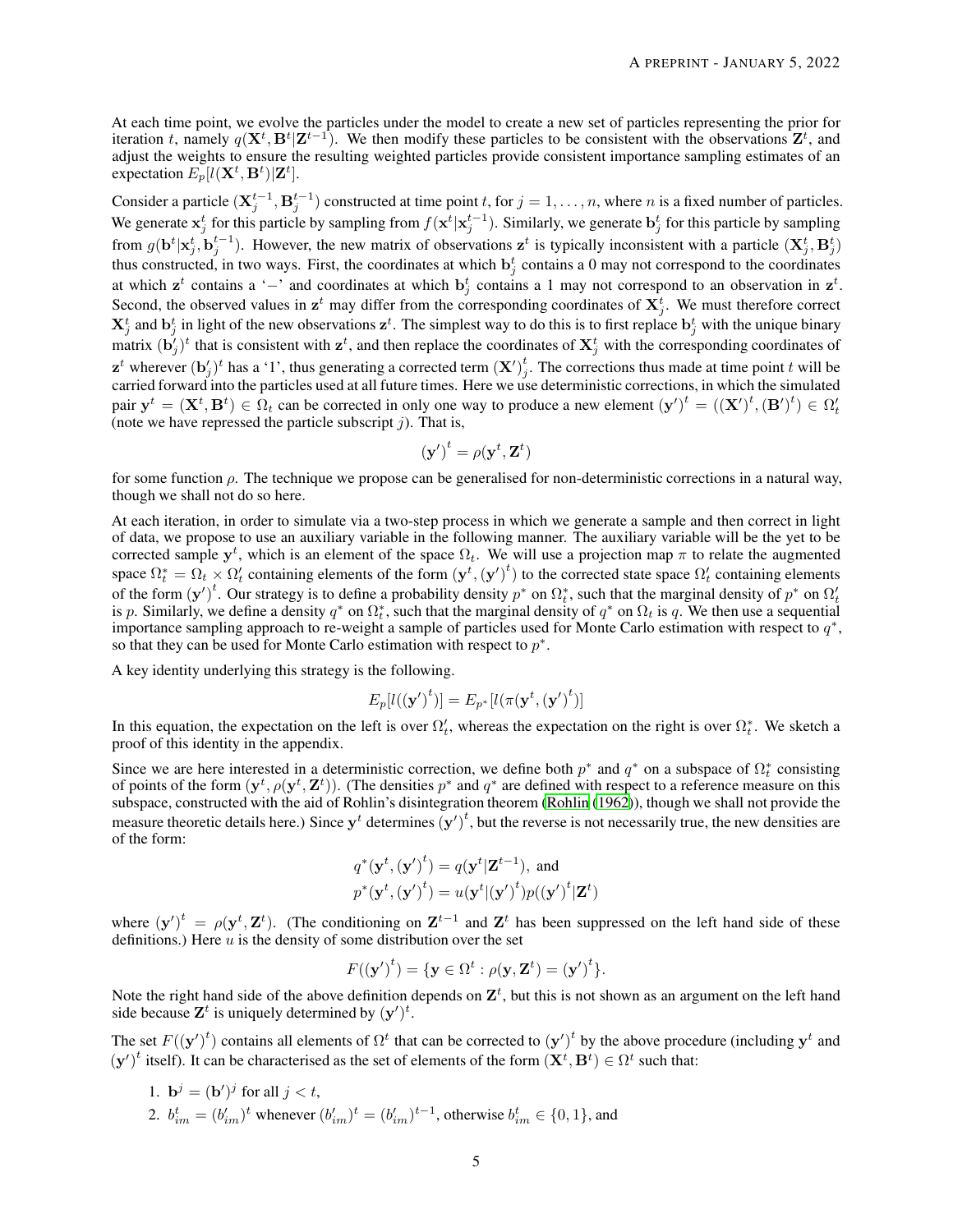3. 
$$
x_m^i = (x_m')^i
$$
 whenever  $(b_{im}')^t = (b_{im}')^{t-1}$ , otherwise  $x_m^i \in \mathbb{R}$ .

Thus  $F({(\mathbf{y}')^t})$  is isomorphic to  $\mathbb{R}^k \times 2^M$ , where k is the number of coordinates of  $\mathbf{B}^t$  at which  $(b'_{im})^t \neq (b'_{im})^{t-1}$ , that is, the number of newly observed coordinates.

The density u is somewhat flexible, but must ensure  $\text{ess supp}(p^*) \subseteq \text{ess supp}(q^*)$ , which is a crucial requirement for valid importance sampling [\(Geweke \(1989](#page-14-11))). Here we consider two alternatives for  $u$ . The first,  $u_1$ , is the uniform density on a bounded subset of  $F({(y')}^t)$ . The subset must be bounded to ensure u is integrable (with respect to the appropriate reference measure). If the bounded set is a hyper-rectangle, with each undetermined coordinate of  $y<sup>t</sup>$ bounded independently of the others, then the normalising constant of  $u_1$  depends on the number of newly observed coordinates k, but is otherwise independent of  $(y')^t$ . If  $y^t$  is outside this hyper-rectangle, then  $u_1(y^t) = 0$ , and as we shall see later in this section, this results in a zero-weighted particle in the context of importance sampling. In practice, the bounds can be set large enough that zero-weighted particles occur only infrequently, and cause no problems. The second alternative,  $u_2$ , is obtained by restricting  $q(y^t | \mathbf{Z}^{t-1})$  to the set  $F((y')^t)$ . In this case, the normalising constant, obtained by integrating  $q(y^t | \mathbf{Z}^{t-1})$  over  $F((y')^t)$ , depends on the specific value of  $(y')^t$ . In our examples below it can be evaluated exactly, but in some cases it may require estimation.

Applying importance sampling on the probability space  $\Omega^*$ , and reintroducing the particle subscript j gives

$$
E_{p^*}[l(\pi(\mathbf{y}')^t, \mathbf{y}^t)] \approx \sum_{j=1}^n w_j^t l((\mathbf{y}'_j)^t)
$$

where the weights are given by:

$$
\begin{array}{rcl} w_j^t & \propto & \displaystyle \frac{p^*(\mathbf{y}_j^t,(\mathbf{y}_j')^t|\mathbf{Z}^t)}{q^*(\mathbf{y}_j^t,(\mathbf{y}_j')^t|\mathbf{Z}^{t-1})} \\ \\ & = & u(\mathbf{y}_j^t|(\mathbf{y}_j')^t) \frac{p((\mathbf{y}_j')^t|\mathbf{Z}^t)}{q(\mathbf{y}_j^t|\mathbf{Z}^{t-1})} \\ \\ & = & \displaystyle \frac{u(\mathbf{y}_j^t|(\mathbf{y}_j')^t)}{r(\mathbf{z}^t|\mathbf{Z}^{t-1})} \frac{q((\mathbf{y}_j')^t|\mathbf{Z}^{t-1})}{q(\mathbf{y}_j^t|\mathbf{Z}^{t-1})} \\ \\ & \propto & u(\mathbf{y}_j^t|(\mathbf{y}_j')^t) \prod_{i=1}^t w_{ij}^t \end{array}
$$

with

$$
w_{1j}^t = \frac{f((\mathbf{x}_j')^1)}{f(\mathbf{x}_j^1)} \frac{g((\mathbf{b}_j')^1 | (\mathbf{x}_j')^1)}{g(\mathbf{b}_j^1 | \mathbf{x}_j^1)}
$$

and

$$
w_{ij}^t \quad = \quad \frac{f((\mathbf{x}_j')^i|(\mathbf{x}_j')^{i-1})}{f(\mathbf{x}_j^i|\mathbf{x}_j^{i-1})} \frac{g((\mathbf{b}_j')^i|(\mathbf{x}_j')^i, \mathbf{b}_j^{i-1})}{g(\mathbf{b}_j^i|\mathbf{x}_j^i, \mathbf{b}_j^{i-1})}
$$

for  $i \geq 2$ . The term  $r(\mathbf{z}^t | \mathbf{Z}^{t-1})$  is the same for all particles, and thus can be disregarded, since it will cancel after normalising the weights across particles. Note that  $(\bar{\mathbf{b}}'_j)^i$  differs from  $\mathbf{b}^i_j$  only for  $i = t$ , since the older observations  $z^i$  have already fully determined  $b^i_j$  for  $i < t$ . Also note that  $w^t_{ij} = 1$  whenever both  $({\bf y}'_j)^i = {\bf y}^i_j$  and  $({\bf y}'_j)^{i-1} =$  $y_j^{i-1}$ . Thus  $w_{ij}^t$  only needs to be calculated for at most  $2M$  values of t for each i, specifically at the times when the coordinates  $x_m^i$  and  $x_m^{i-1}$  are observed for each m.

Using  $u = u_1$ , the normalised weights become:

$$
w_j^t = \frac{\prod_{i=1}^t w_{ij}^t}{\sum_{j=1}^n \prod_{i=1}^t w_{ij}^t},
$$

(with zero-weight particles, which can arise as described above, discarded prior to normalisation, and  $n$  reduced accordingly). Note that  $u_1$  has the same value for all particles and hence cancels at normalisation. For  $u = u_2$ , the normalised weights after cancelling terms are

$$
w_j^t = \frac{\frac{1}{N_j} \prod_{i=1}^t v_{ij}^t}{\sum_{l=1}^n \frac{1}{N_l} \prod_{i=1}^t v_{il}^t}
$$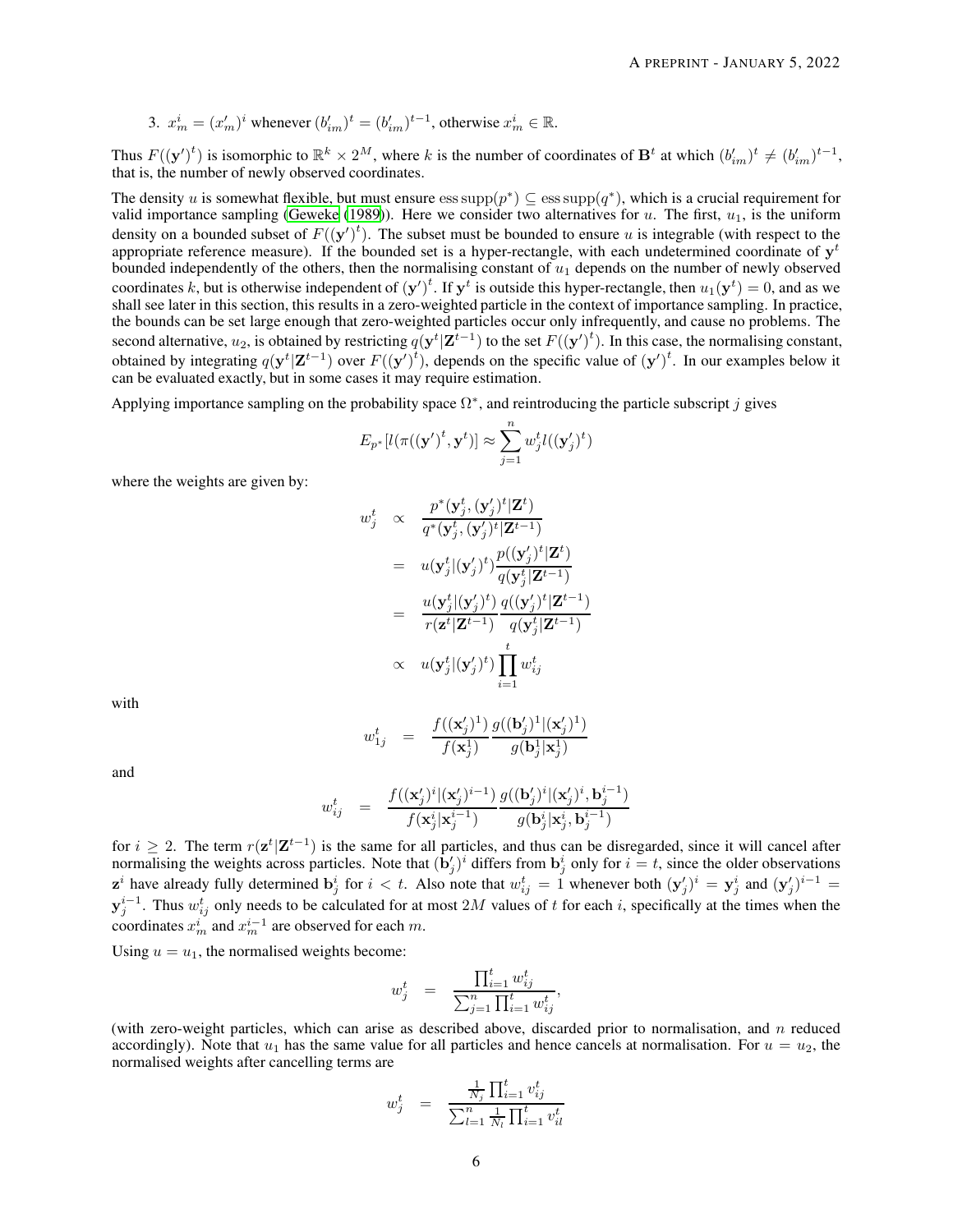where  $N_j$  is the normalisation constant obtained by integrating  $q(y^t | \mathbf{Z}^{t-1})$  over  $F((y'_j)^t)$ , and the alternative partial weights are given by

$$
v_{1j}^t = w_{1j}^t f(\mathbf{x}_j^1) g(\mathbf{b}_j^1 | \mathbf{x}_j^1) = f((\mathbf{x}_j')^1) g((\mathbf{b}_j')^1 | (\mathbf{x}_j')^1)
$$

and

$$
\begin{array}{lcl} v_{ij}^t & = & w_{ij}^t f(\textbf{x}_j^i | \textbf{x}_j^{i-1}) g(\textbf{b}_j^i | \textbf{x}_j^i, \textbf{b}_j^{i-1}) \\ & = & f((\textbf{x}_j')^i | (\textbf{x}_j')^{i-1}) g((\textbf{b}_j')^i | (\textbf{x}_j')^i, (\textbf{b}_j')^{i-1}) \end{array}
$$

for  $i \geq 2$ .

# 3 Simplifying the model when observations are missing at random

The model in the previous section can be substantially simplified when observations are *missing at random*, by which we mean that  $B^t$  evolves independently of  $X^t$ , that is

$$
\mathbf{b}^1|\mathbf{x}^1 \sim g_1(\mathbf{b}^1) \text{ and}
$$
  

$$
\mathbf{b}^t|\mathbf{x}^t, \mathbf{b}^{t-1} \sim g_t(\mathbf{b}^t|\mathbf{b}^{t-1}).
$$

As a further simplification, in this section we limit our interest to expectations of the form:

$$
E_p\left[l(\mathbf{X}^t)\right] = \int_{\Omega'_t} l(\mathbf{X}^t) \ p(\mathbf{X}^t|\mathbf{Z}^t) \prod_{\{i \le t : z_i^t = -\}} dx^i
$$

for functions  $l: \Omega'_t \to \mathbb{R}$ , where  $\Omega'_t := \sigma^{-1}(\mathbf{Z}^t)$  as before, remembering that  $\mathbf{B}^t$  is fully determined by  $\mathbf{Z}^t$ , so that elements of  $\Omega'_t$  all share the same value of  $\mathbf{B}^t$ .

Under these assumptions, all g terms cancel in the above expression for  $p(X^t, B^t | Z^t)$ , giving  $p(X^t, B^t | Z^t)$  =  $p(X^t | \mathbf{Z}^t)$ . Moreover, all g terms except the final term  $g(\mathbf{b}^t | \mathbf{b}^{t-1})$  cancel in the above expression for  $q(\mathbf{X}^t, \mathbf{B}^t | \mathbf{Z}^{t-1})$ and this last term may be removed by summing over  $\mathbf{b}^t$  to obtain  $q(\mathbf{X}^t | \mathbf{Z}^{t-1})$ . In this case, it will be convenient to redefine  $h$  and  $r$  as follows:

$$
h(\mathbf{X}^t) \quad := \quad f(\mathbf{x}^1) \prod_{i=2}^t f(\mathbf{x}^i | \mathbf{x}^{i-1})
$$

and

$$
r(\mathbf{Z}^t) \quad := \quad \int_{\Omega'_t} h(\mathbf{X}^t) \prod_{\{i \le t, m \in \{1, \ldots, M\}: z_{im}^t = -\}} \mathrm{d} x_m^i
$$

with

$$
r(\mathbf{z}^t|\mathbf{Z}^{t-1}) \quad := \quad \frac{r(\mathbf{Z}^t)}{r(\mathbf{Z}^{t-1})},
$$

and redefine  $\Omega'_t$  as the projection of  $\sigma^{-1}(\mathbf{Z}^t)$  onto the subspace obtained by discarding the second element of the pair  $(X<sup>t</sup>, B<sup>t</sup>)$ . With this modified notation, we can now write:

$$
q(\mathbf{X}^1) = f(\mathbf{x}^1),
$$

on  $\Omega_1 = \mathbb{R}^M$  and for  $t \geq 2$ ,

$$
q(\mathbf{X}^{t}|\mathbf{Z}^{t-1}) = \frac{f(\mathbf{x}^{1})}{r(\mathbf{z}^{1})} \prod_{i=2}^{t-1} \frac{f(\mathbf{x}^{i}|\mathbf{x}^{i-1})}{r(\mathbf{z}^{i}|\mathbf{Z}^{i-1})} f(\mathbf{x}^{t}|\mathbf{x}^{t-1})
$$

on  $\Omega_t = \Omega'_{t-1} \times \mathbb{R}^M$  and

$$
p(\mathbf{X}^t|\mathbf{Z}^t) = \frac{f(\mathbf{x}^1)}{r(\mathbf{z}^1)} \prod_{i=2}^t \frac{f(\mathbf{x}^i|\mathbf{x}^{i-1})}{r(\mathbf{z}^i|\mathbf{Z}^{i-1})}
$$

on  $\Omega'_t$ .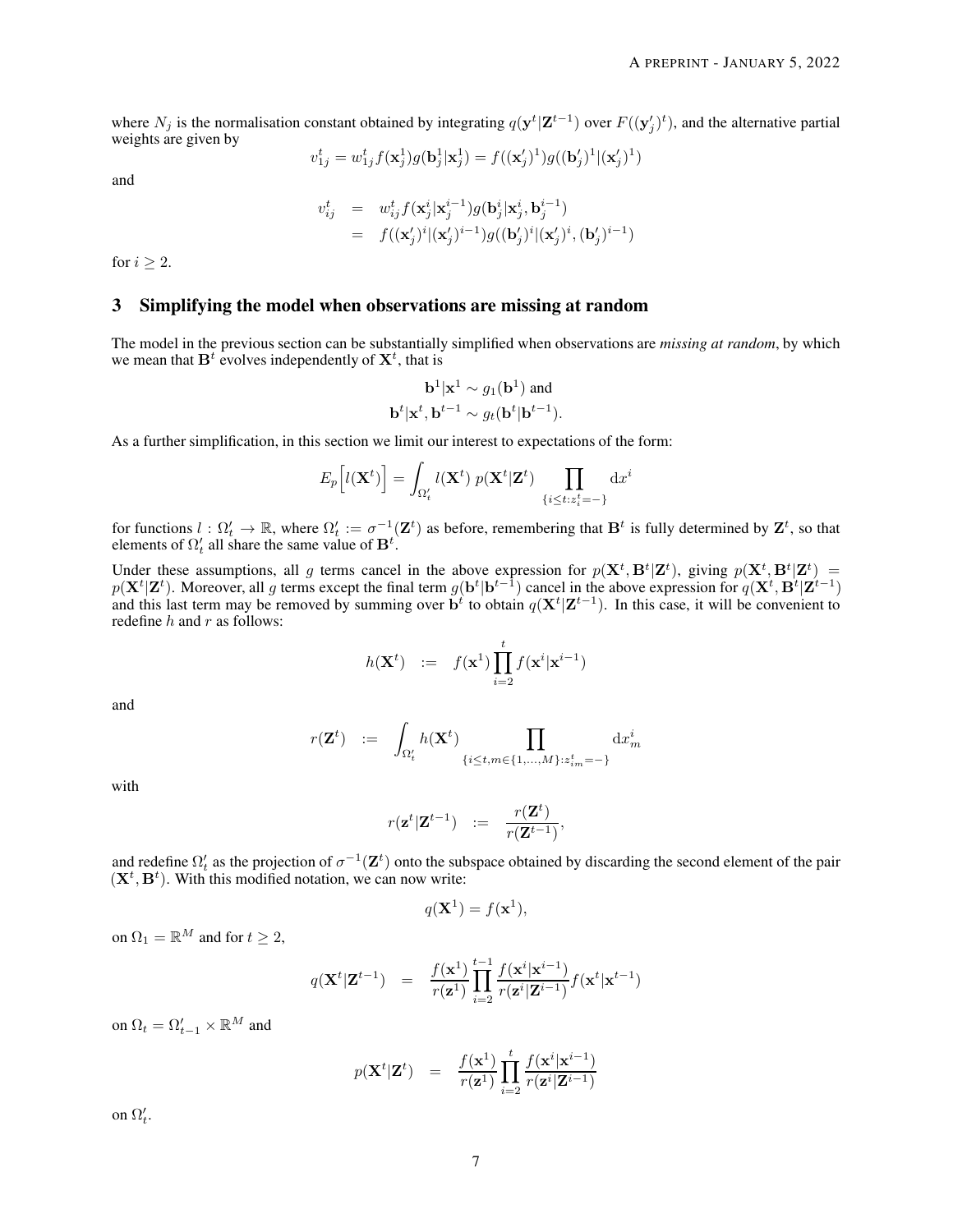Sequential importance sampling in this context can be carried out using process similar to that described in the preceding section, but without simulating  $B^t$ , and with  $q(X^t, B^t | \mathbf{Z}^t)$  and  $p(\tilde{X}^t, B^t | \mathbf{Z}^t)$  replaced by  $q(X^t | \mathbf{Z}^t)$  and  $p(\tilde{X}^t | \mathbf{Z}^t)$ respectively. The above reasoning remains valid, with  $y^t$  and  $(y')^t$  replaced by  $X^t$  and  $(X')^t$  respectively.

As before, there is flexibility in the choice of  $u(\mathbf{X}^t | (\mathbf{X}')^t, \mathbf{Z}^t)$ , which now is a distribution over the set  $F((\mathbf{X}')^t, \mathbf{Z}^t)$ consisting of all possible  $X^t$  such that  $\rho(X^t, Z^t) = (X')^t$ . One may set  $u = u_1$ , a uniform distribution over a hyperrectangle contained in  $F((X')^t, Z^t)$ , chosen so that each undetermined coordinate of  $X^t$  is bounded independently of the others, leading to cancellation of the normalisation constant. The partial weights thus simplify to

$$
w_{1j}^t = \frac{f((\mathbf{x}_j')^1)}{f(\mathbf{x}_j^1)}
$$

and

$$
w_{ij}^t = \frac{f((\mathbf{x}'_j)^i|(\mathbf{x}'_j)^{i-1})}{f(\mathbf{x}^i_j|\mathbf{x}^{i-1}_j)}
$$

for  $i \in \{2, \ldots, t\}$ . Note that since  $\mathbf{B}^t$  is not simulated, it does not need to be corrected, and the g ratio is not present in the partial weight  $w_{tj}^t$ .

Alternatively, one may set  $u = u_2$ , which now is the distribution  $q(\mathbf{X}^t | \mathbf{Z}^{t-1})$  restricted to  $F((\mathbf{X}')^t, \mathbf{Z}^t)$ . In that case, the normalised weights after cancelling are

$$
w_j^t = \frac{\frac{1}{N_j} \prod_{i=1}^t v_{ij}^t}{\sum_{l=1}^n \frac{1}{N_l} \prod_{i=1}^t v_{il}^t}
$$

where  $N_j$  is the normalisation constant obtained by integrating  $q(\mathbf{X}^t|\mathbf{Z}^{t-1})$  over  $F((\mathbf{X}'_j)^t,\mathbf{Z}^t)$ . The alternative partial weights are given by  $v_{1j}^t = w_{1j}^t f(\mathbf{x}_j^1) = f((\mathbf{x}'_j)^1)$ 

and

$$
v_{ij}^t=w_{ij}^tf(\mathbf{x}^i_j|\mathbf{x}^{i-1}_j)=f((\mathbf{x}'_j)^i|(\mathbf{x}'_j)^{i-1})
$$

for  $i > 2$ .

# 4 Application to a stationary AR(1) model

Let us first introduce our importance sampling idea using a simple example. Consider a linear, normal and stationary AR(1) process for which  $x^t = \varphi x^{t-1} + \varepsilon^t$ 

with  $\varepsilon^t \stackrel{iid}{\sim} \mathcal{N}(0, \sigma^2)$ . Then

$$
(x^t | x^{t-1}) \sim \mathcal{N}(\varphi x^{t-1}, \sigma^2).
$$

This process is stationary provided the initial distribution is

$$
x^1 \sim \mathcal{N}\left(0, \frac{\sigma^2}{1 - \varphi^2}\right)
$$

which is possible only if  $|\varphi|$  < 1.

In this example, the dimension of the system is  $M=1$ , and the trajectory of the system is  $\mathbf{X}^t=(x^1,\ldots,x^t)$ . Suppose that at time t, only some subset of the values  $X^t = (x^1, \dots, x^t)$  have so far been observed. However, those that have been observed are known without error. Note that because  $M = 1$ ,  $z^t$  may be represented as a row vector with t coordinates, and  $\mathbf{Z}^t$  may be represented as a lower triangular  $t \times t$  matrix, in which row i contains the vector  $\mathbf{z}^i$ , padded with zeroes at the right. Similarly,  $\mathbf{b}^t$  can be represented as a row vector with t coordinates and  $\mathbf{B}^t$  can be represented as a lower triangular  $t \times t$  binary matrix in which row i is the vector  $\mathbf{b}^i$ .

We model  $b_i^t$ , when  $b_i^{t-1} = 0$ , as Bernoulli with probability  $\theta$ :

$$
(b_i^t | b_i^{t-1} = 0) \sim Bernoulli(\theta).
$$

Thus  $B<sup>t</sup>$  evolves independently of  $X<sup>t</sup>$ , so that the conditional distribution of  $b<sup>t</sup>$  given  $(x<sup>t</sup>, b<sup>t-1</sup>)$  is of the form  $g(\mathbf{b}^t|x^t, \mathbf{b}^{t-1}) = g(\mathbf{b}^t|\mathbf{b}^{t-1})$ . As we saw above, in this case the sequential importance sampling weights do not depend on  $\mathbf{B}^{t}$ .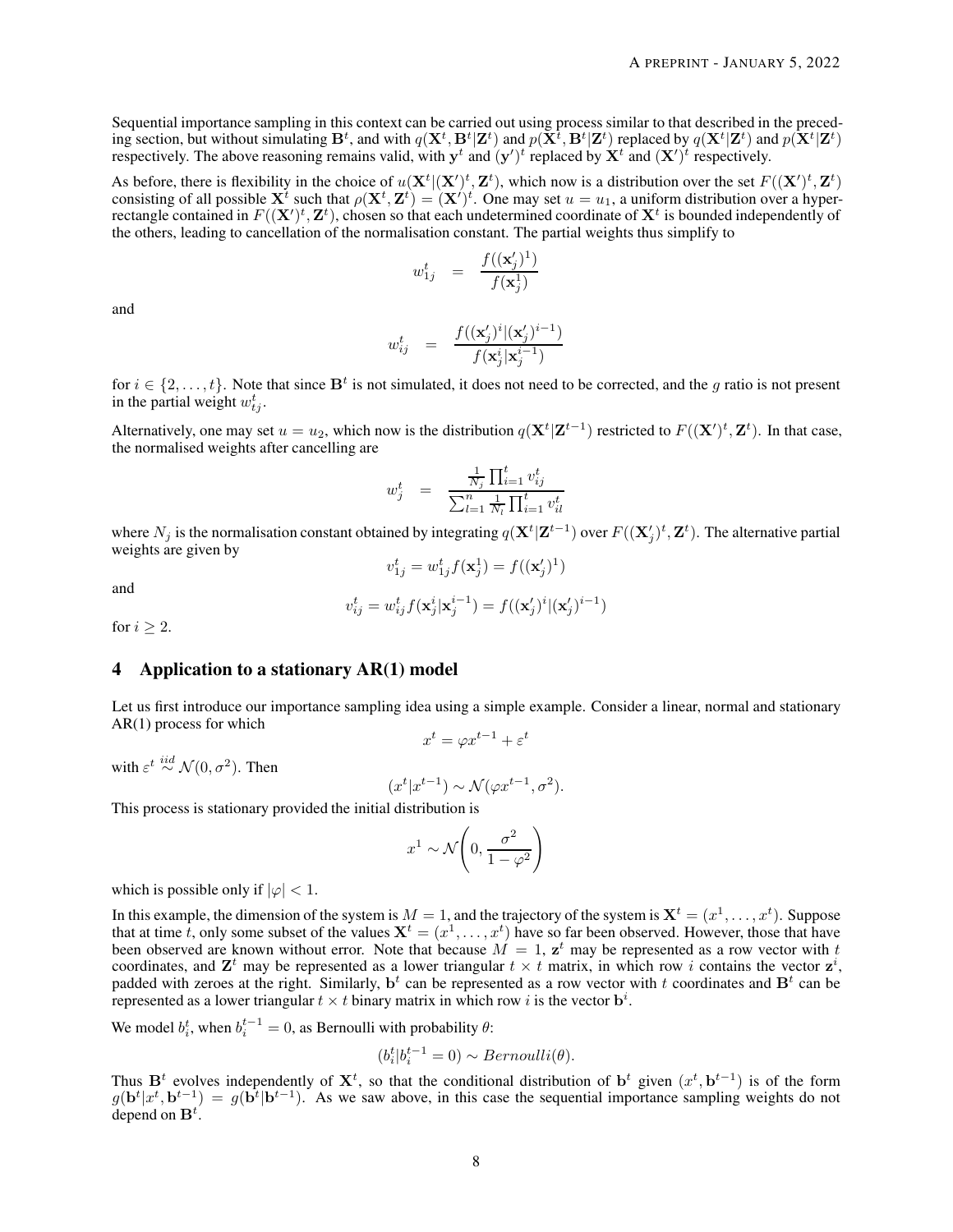#### 4.1 Sequential importance sampling for an AR(1) model

We first use the sequential importance strategy described in Section [2](#page-2-0) with  $u = u_1$ . At time t, the prior density  $q(\mathbf{X}^t | \mathbf{Z}^{t-1})$  is defined on the subspace  $\Omega_t = \prod_{i=1}^t \mathbb{X}_i^{t-1} \subseteq \mathbb{R}^t$  with  $\mathbb{X}_i^{t-1} = \mathbb{R}$  for  $z_i^{t-1} = -$ , and  $\mathbb{X}_i^{t-1} = \{z_i^{t-1}\}$ otherwise. That is,  $\Omega_t$  is the subspace of  $\mathbb{R}^t$  corresponding to observed co-ordinates being fixed. Note we adopt the convention  $z_t^{t-1} = -$ , since the system state  $x^t$  is not observed at time  $t-1$ . The posterior density  $p(\mathbf{X}^t|\mathbf{Z}^t)$  is defined on the subspace  $\Omega'_t = \prod_{i=1}^t \mathbb{X}_i^t \subseteq \mathbb{R}^t$  with  $\mathbb{X}_i^t = \mathbb{R}$  for  $z_i^t = -$  and  $\mathbb{X}_i^t = \{z_i^t\}$  otherwise.

For each particle  $j$ , the partial weights at time  $t$  are calculated with the following formula

<span id="page-8-0"></span>
$$
w_{1j}^{t} = \frac{\exp\left[-\frac{1-\varphi^{2}}{2\sigma^{2}}((x')^{1})^{2}\right]}{\exp\left[-\frac{1-\varphi^{2}}{2\sigma^{2}}(x^{1})^{2}\right]} \text{ and } (1)
$$

<span id="page-8-1"></span>
$$
w_{ij}^t = \frac{\exp\left[-\frac{1}{2\sigma^2}((x')^i - \varphi(x')^{i-1})^2\right]}{\exp\left[-\frac{1}{2\sigma^2}(x^i - \varphi x^{i-1})^2\right]}
$$
(2)

for  $i \in \{2, \ldots, t-1\}$ .

Our algorithm outputs a set of particles, each with an associated weight calculated as explained above, then performs a resampling step which draws from the generated particle set with probability proportional to the weights.

We have compared the distributions for the missing observations to distributions obtained analytically as explained in the section below.

#### 4.2 Gold Standard: Analytical estimation of missing observations for an AR(1) model when the available observations are exact

Here we derive analytical expressions for posterior distributions of missing values in the AR(1) context. It will be convenient to think of the missing values as organised into blocks, where a 'block' is a sequence of one or more contiguous missing values.

The Kalman Smoother is not well suited to exact observations, since the one-step ahead error (for a definition see [Young \(2011\)](#page-15-2)) cannot be defined. However, we can use the model definition and knowledge of the observations before and after the missing terms to estimate the posterior for those missing terms analytically.

Suppose at time t, the system state at earlier times  $\tau$  and m is known, where  $1 \leq \tau < m \leq t$ , but the system state at intermediate times is unobserved. That is,  $z_{\tau}^t = x^{\tau}$ ,  $z_m^t = x^m$ , but  $z_i^t = -$  for  $i \in {\tau + 1, ..., m - 1}$ . Since the AR(1) model is Markovian, any knowledge we may have about the system state prior to time  $\tau$  or after time m is irrelevant, given  $x^{\tau}$  and  $x^m$ . Thus the posterior distribution for the system state at times  $i \in {\tau + 1, ..., m - 1}$  is given by

$$
p(x^{i}|\mathbf{z}^{t}) = p(x^{i}|\mathbf{x}^{\tau}, \mathbf{x}^{m})
$$

$$
= \frac{p(x^{m}|\mathbf{x}^{i})p(x^{i}|\mathbf{x}^{\tau})}{p(x^{m}|\mathbf{x}^{\tau})}
$$

For a Gaussian AR(1) model, we have

$$
p(x^i|x^\tau) \propto \exp\left(-\frac{1}{2}R_{\tau,i}\right)
$$

where

$$
R_{\tau,i} = \frac{(x^i - \varphi^{i-\tau} x^{\tau})^2}{\sigma^2 \sum_{j=0}^{i-\tau-1} \varphi^{2j}}.
$$

Similarly,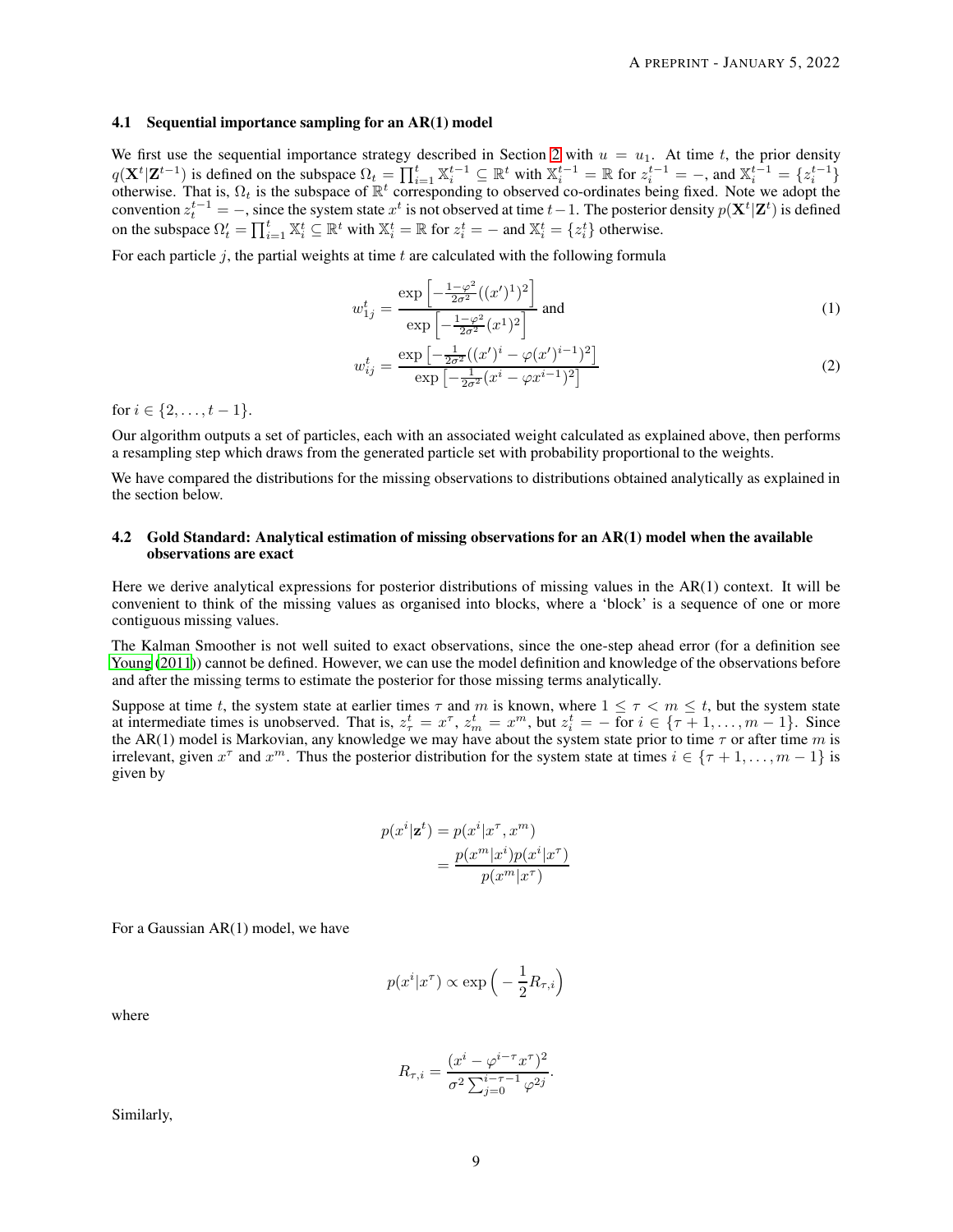$$
p(x^m|x^i) \propto \exp\left(-\frac{1}{2}R_{i,m}\right)
$$
 and  

$$
p(x^m|x^{\tau}) \propto \exp\left(-\frac{1}{2}R_{\tau,m}\right)
$$

where  $R_{i,m}$  and  $R_{\tau,m}$  are given by similar expressions to that for  $R_{\tau,i}$ . Putting this together and normalising gives

$$
p(x^i|\mathbf{z}^t) = c \exp\Big(-\frac{1}{2}R\Big)
$$

where  $c$  is a normalisation constant and

$$
R = \frac{(x^m - \varphi^{m-i}x^i)^2}{\sigma^2 \sum_{j=0}^{m-i-1} \varphi^{2j}} + \frac{(x^i - \varphi^{i-\tau}x^{\tau})^2}{\sigma^2 \sum_{j=0}^{i-\tau-1} \varphi^{2j}} - \frac{(x^m - \varphi^{m-\tau}x^{\tau})^2}{\sigma^2 \sum_{j=0}^{m-\tau-1} \varphi^{2j}}
$$

This expression factorizes to give

$$
R = \frac{\sum_{j=0}^{m-\tau-1} \varphi^{2j}}{\sigma^2 \sum_{j=0}^{m-i-1} \varphi^{2j} \sum_{j=0}^{i-\tau-1} \varphi^{2j}} \left\{ x^i - \left[ \frac{\varphi^{m-i} \sum_{j=0}^{i-\tau-1} \varphi^{2j} x^m + \varphi^{i-\tau} \sum_{j=0}^{m-i-1} \varphi^{2j} x^{\tau}}{\sum_{j=0}^{m-\tau-1} \varphi^{2j}} \right] \right\}^2
$$

therefore

$$
\begin{split} &p(x^i|x^{\tau},x^m)= \\ &\mathcal{N}\Bigg(\frac{\varphi^{m-i}\sum_{j=0}^{i-\tau-1}\varphi^{2j}x^m+\varphi^{i-\tau}\sum_{j=0}^{m-i-1}\varphi^{2j}x^{\tau}}{\sum_{j=0}^{m-\tau-1}\varphi^{2j}},\\ &\frac{\sigma^2\sum_{j=0}^{m-i-1}\varphi^{2j}\sum_{j=0}^{i-\tau-1}\varphi^{2j}}{\sum_{j=0}^{m-\tau-1}\varphi^{2j}}\Bigg). \end{split}
$$

We have run our simulations with 1,000 particles and 30 times and compared our methodology with this analytical solution showing that our algorithm and the gold standard agree well (see Figure 1).

## 5 Application to an invasive species model

This second example illustrates the applicability of our method to invasive species models. For simplicity, we consider a one-dimensional environment such as a river without tributaries or confluences. We divide the length of the river into M sections or cells and suppose the first introduction of the invasive species occurs in a cell with index  $\mu$ . From this cell, the invasion can propagate only in the immediately adjacent sections of the river, namely the cells indexed by  $\mu - 1$  and  $\mu + 1$  (an unrealistic assumption for most water-borne invasive species, but convenient for illustrative purposes). At each time step, a cell becomes infested from an adjacent infested cell with probability θ. We represent the state of the system at time  $t \in \{1, \ldots, T\}$  by a binary vector  $\mathbf{x}^t = (x_1^t, \ldots, x_M^t)$ . These vectors indicate the state of each cell at time t:  $x_m^t = 1$  if cell m is infested and  $x_m^t = 0$  otherwise. The invasion will be complete, (that is, all cells will be infested) at an unknown time  $T$ . The invasion expands in two directions (left and right) simultaneously with the same probability  $\theta$  of expansion by one cell applicable in both directions. It is convenient to collect these vectors to form a  $t \times M$  matrix  $\mathbf{X}^t$ , in which each row i is the binary vector  $\mathbf{x}^i$ .

We store information regarding which cells have been observed to contain the invasive species at or before time  $t$  in a binary matrix  $\mathbf{b}^t = (b_{im}^t)$ , where  $b_{im}^t = 1$  if the state of cell m at time i is known by time t, and  $b_{im}^t = 0$  otherwise.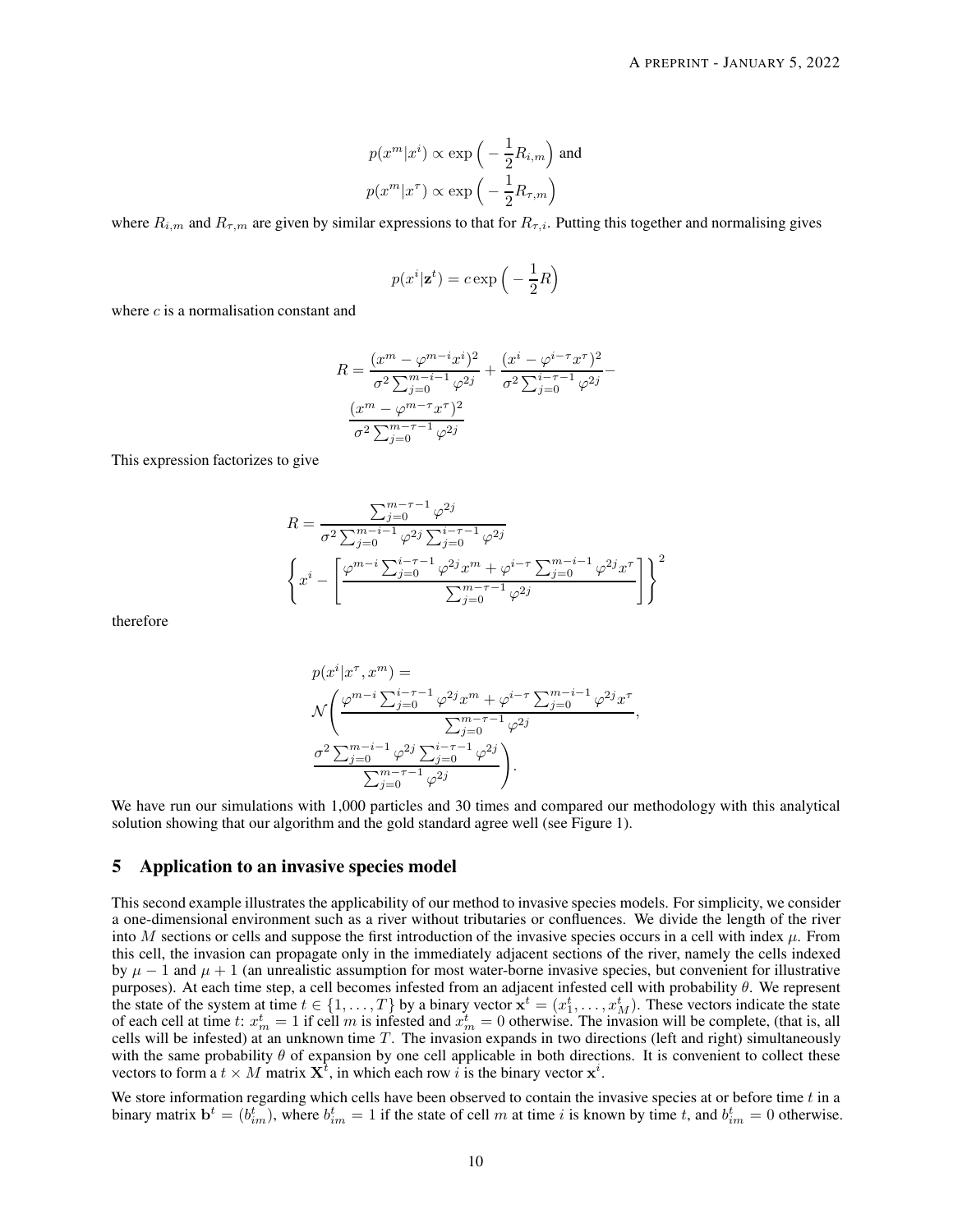The observations available at time t are represented by a matrix  $\mathbf{z}^t = (z_{im}^t)$ , where we set  $z_{im}^t = x_m^i$  if  $b_{im}^t = 1$  and  $z_{im}^t = -$  otherwise. However, in this example only presences may be observed, so  $b_{im}^t = 1$  implies  $x_m^i = 1$  and thus  $z_{im}^{t^m} = 1$ . Thus b<sup>t</sup> and  $z^t$  fully determine each other:  $z_{im}^t = 1$  if and only if  $b_{im}^t = 1$ , and  $z_{im}^t = -$  if and only if  $b_{im}^t = 0$ . Moreover, b<sup>t</sup> fully determines b<sup>t'</sup> at any earlier time  $t' < t$  by discarding the matrix rows corresponding to times after t', and similarly for  $z^t$ . Thus it is not necessary to form  $B^t = (\mathbf{b}^1, \dots, \mathbf{b}^t)$  or  $\mathbf{Z}^t = (\mathbf{z}^1, \dots, \mathbf{z}^t)$  as in the general case: the same information is already contained in  $\mathbf{b}^t$  or  $\mathbf{z}^t$ .

We will model the new observations on the left and on the right of the previously observed nests in the following way. We will consider observations made by a probe that will check only those unobserved cells adjacent to cells where the invasive species has previously been detected. For example, if a cell is observed as infested at time  $t - 1$ , at time t the adjacent cell in which no invader has previously been detected will be probed. If that cell is found to be infested, adjacent cells will also be probed, and so on until a cell in which no invaders are detected is found. The probe might fail to observe an invader that is present, and hence searching may stop without finding all invaded cells. The probability of observing invaders in an infested cell is denoted  $\varphi$ .

In this example, as for the AR(1) model, corrections are deterministic. That is, values of  $X^t$  and  $b^t$  simulated prior to receiving the new observations  $z^t$ , will be corrected to the values  $(X')^t$  and  $(b')^t$  implied by  $z^t$  when those observations become available.

#### 5.1 Bayesian inference in a partially observed state space

We want to determine the posterior distribution  $p(X^t, b^t | z^t)$  and this is obtained, as for the AR(1) model, by renormalising the prior at time  $t$ ,  $q(\mathbf{X}^t, \mathbf{b}^t | \mathbf{z}^{t-1})$ , over values consistent with the observations  $\mathbf{z}^t$ 

$$
p(\mathbf{X}^t,\mathbf{b}^t|\mathbf{z}^t) = \frac{q(\mathbf{X}^t,\mathbf{b}^t|\mathbf{z}^{t-1})}{r(\mathbf{z}^t|\mathbf{z}^{t-1})}
$$

where

<span id="page-10-0"></span>
$$
r(\mathbf{z}^t|\mathbf{z}^{t-1})=\sum_A q(\mathbf{X}^t,\mathbf{b}^t|\mathbf{z}^{t-1})
$$

with  $A = {\mathbf{X}^t \in 2^{t \times M} | x_m^i = 1 \text{ whenever } z_{im}^t = 1}.$ 

The prior for time  $t$ ,  $q(\mathbf{X}^t, \mathbf{b}^t | \mathbf{z}^{t-1})$  represents our knowledge about  $(\mathbf{X}^t, \mathbf{b}^t)$  before we observe  $\mathbf{z}^t$  and can be written as

$$
q(\mathbf{X}^t, \mathbf{b}^t | \mathbf{z}^{t-1}) = g(\mathbf{b}^t | \mathbf{x}^t, \mathbf{b}^{t-1}) f(\mathbf{x}^t | \mathbf{x}^{t-1}) p(\mathbf{X}^{t-1}, \mathbf{b}^{t-1} | \mathbf{Z}^{t-1}).
$$
\n(3)

The distribution for the observations is:

$$
g(\mathbf{b}^t|\mathbf{x}^t,\mathbf{b}^{t-1})=g_R(\mathbf{b}^t|\mathbf{x}^t,\mathbf{b}^{t-1})g_L(\mathbf{b}^t|\mathbf{x}^t,\mathbf{b}^{t-1})
$$

where  $g_R(b^t|x^t, b^{t-1})$  is the probability of detecting invaders on the right of the cells previously observed as infested and  $g_L(b^t|x^t, b^{t-1})$  is the probability of detecting invaders on the left of the cells previously observed as infested. These two events are independent.

Let  $a_t$  be the largest integer in the set  $\{m : b_{tm}^t = 1\}$ , that is, the index of the highest numbered cell at which the invader has been observed at time  $t$  on the right of the invasion. Then the number of new probes at which the invader is successfully detected at time t is  $a_t - a_{t-1}$ . Probing on the right can stop in two ways: either because all invaded sites on the right have been found, in which case  $g_R(b^t|x^t, b^{t-1}) = \varphi^{a_t - a_{t-1}}$ , or because the last probe on the right failed to detect an invaded cell, in which case  $g_R(\mathbf{b}^t | \mathbf{x}^t, \mathbf{b}^{t-1}) = \varphi^{a_t - a_{t-1}}(1 - \varphi)$ .

Similarly, let  $c_t$  be the smallest integer in the set  $\{m : b_{tm}^t = 1\}$ , that is, the index of the smallest cell at which the invader has been observed at time  $t$  on the left of the invasion. Then the number of new probes at which the invader is successfully detected at time t is  $c_t - c_{t-1}$ .

The distribution for the observation will therefore be:

$$
g(\mathbf{b}^t|\mathbf{x}^t, \mathbf{b}^{t-1}) = \varphi^{(a_t - a_{t-1})} \left(1 - \varphi\right)^{\mathbf{1}_{\{a_t \neq \gamma_t\}}} \varphi^{(c_t - c_{t-1})} \left(1 - \varphi\right)^{\mathbf{1}_{\{c_t \neq \beta_t\}}}
$$

were  $\gamma_t$  is the limit of the invasion on the right and  $\beta_t$  is the limit of the invasion on the left. Notice that for simplicity we will assume that we observe the beginning of the invasion at time  $t = 1$ .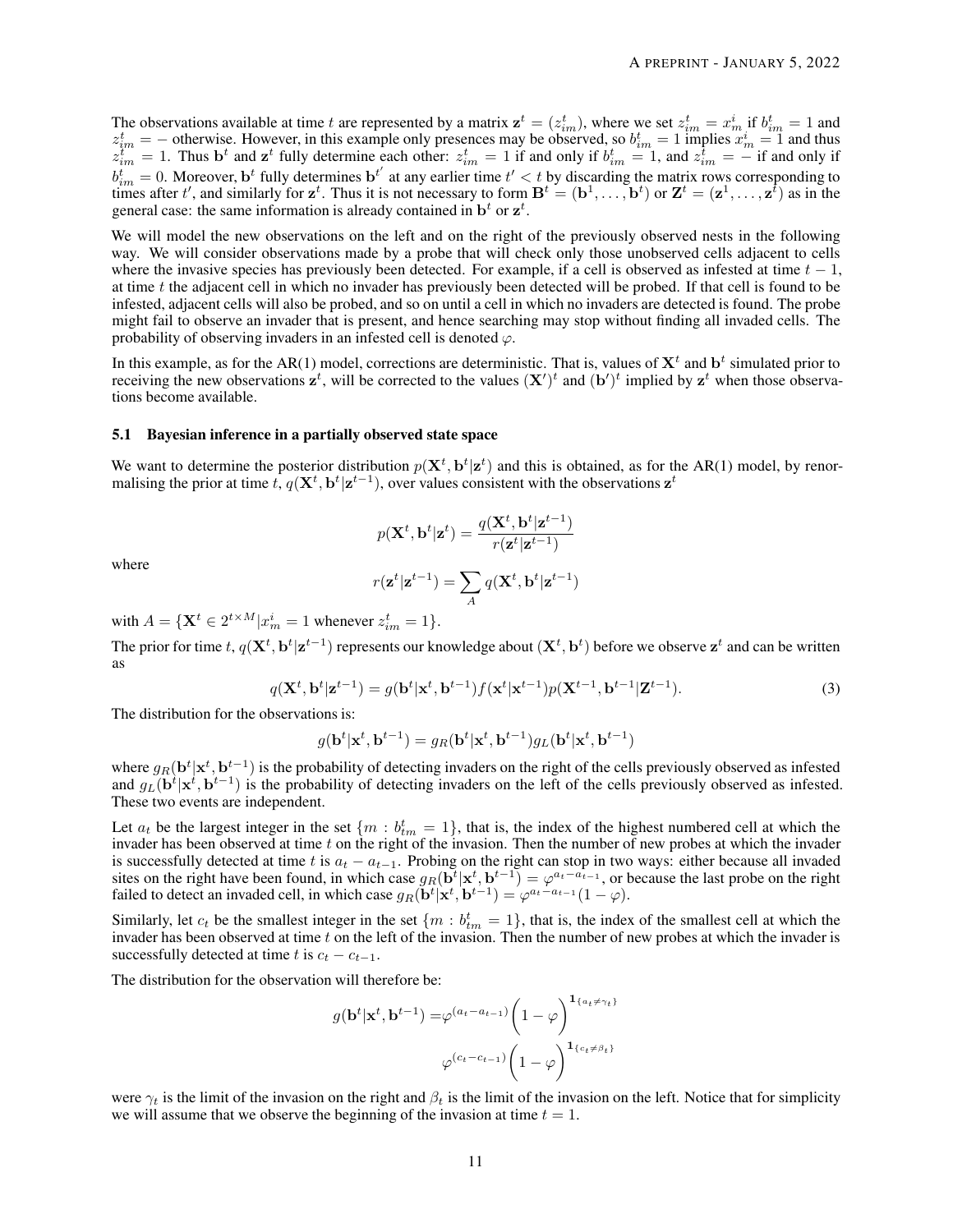The distribution  $f(\mathbf{x}^t | \mathbf{x}^{t-1})$  if the expansion can happen in two directions is:

$$
f(\mathbf{x}^t|\mathbf{x}^{t-1}) = f_R(\mathbf{x}^t|\mathbf{x}^{t-1})f_L(\mathbf{x}^t|\mathbf{x}^{t-1})
$$

separating the expansion on the left and on the right of the invasion, since these two expansions are independent. Then,  $f_R(\mathbf{x}^t | \mathbf{x}^{t-1}) = \hat{\theta}$  if the invasion has expanded one cell to the right, and  $f_R(\mathbf{x}^t | \mathbf{x}^{t-1}) = 1 - \theta$  if no expansion to the right has occurred, and  $f_R(\mathbf{x}^t | \mathbf{x}^{t-1}) = 0$  for any other  $\mathbf{x}^t$ . The same applies to the expansion on the left. Therefore,

$$
f(\mathbf{x}^t|\mathbf{x}^{t-1}) = f_R(\mathbf{x}^t|\mathbf{x}^{t-1})f_L(\mathbf{x}^t|\mathbf{x}^{t-1})
$$
  
=  $\theta^k(1-\theta)^{1-k}\theta^h(1-\theta)^{1-h}$ 

with  $k \in \{0, 1\}$  and  $h \in \{0, 1\}$ , where  $k = 1$  if the invasion expanded one cell to the right and  $k = 0$  otherwise, and  $h = 1$  if the invasion expanded one cell to the left and  $h = 0$  otherwise.

Substituting and expanding the recursion in equation [\(3\)](#page-10-0) we have

$$
q(\mathbf{X}^{t}, \mathbf{b}^{t} | \mathbf{b}^{t-1}) = \prod_{i=2}^{t} \varphi^{(a_i - a_{i-1})} \left(1 - \varphi\right)^{\mathbf{1}_{\{a_i \neq \gamma_i\}}}
$$
  

$$
\varphi^{(c_i - c_{i-1})} \left(1 - \varphi\right)^{\mathbf{1}_{\{c_i \neq \beta_i\}} \min\{t, r\}} \prod_{i=2}^{\min\{t, r\}} \theta^{k_i} (1 - \theta)^{1 - k_i}
$$
  

$$
\prod_{i=2}^{\min\{t, l\}} \theta^{h_i} (1 - \theta)^{1 - h_i}
$$
 (4)

where  $l$  is the time at which the invasion has reached the left end of the modelled region, r is the time at which the invasion has reached the right end of the modelled region,  $k_i \in \{0,1\}$  and  $h_i \in \{0,1\}$  where  $k_i = 1$  if the invasion expanded one cell to the right at time i and  $k_i = 0$  otherwise, and  $h_i = 1$  if the invasion expanded one cell to the left at time i and  $h_i = 0$  otherwise.

For each particle j, the partial weights at time t are calculated with the following formula

<span id="page-11-0"></span>
$$
w_{1j}^t = 1
$$

$$
w_{ij}^t = \frac{\varphi^{a'_i} \left(1-\varphi\right)^{\mathbf{1}_{\{a'_i \neq \gamma_i\}}}\varphi^{c'_i} \left(1-\varphi\right)^{1-\mathbf{1}_{\{c'_i = \beta_i\}}}}{\varphi^{a_i} \left(1-\varphi\right)^{\mathbf{1}_{\{a_i \neq \gamma_i\}}}\varphi^{c_i} \left(1-\varphi\right)^{1-\mathbf{1}_{\{c_i = \beta_i\}}}}}
$$

$$
\left(\frac{\theta^{k'_i} (1-\theta)^{1-k'_i}}{\theta^{k_i} (1-\theta)^{1-k_i}}\right)^{\mathbf{1}_{\{i \le \min\{t,r\}\}}}}
$$

$$
\left(\frac{\theta^{('_i)} (1-\theta)^{1-k'_i}}{\theta^{h_i} (1-\theta)^{1-h_i}}\right)^{\mathbf{1}_{\{i \le \min\{t,l\}\}}}.
$$

Figure 2 shows a series of heat maps for 3 possible invasions and observations simulated from the distributions in the river example. The map is a visualization of the probability of finding an invader in each location at each time for different values of the observation parameter  $\varphi$  but for the same value of the expansion parameter  $\theta$ . The length of the vertical axis represents the time at which the simulated invasion reached an end and all cells are occupied: for example in figure A1 at time 165 in the simulated invasion all the cells are invaded. The image shows how we get a more accurate representation of the invasion with a higher number of observations. We can also see that the algorithm becomes less accurate when we have only few observations.

# 6 Conclusions and further developments

The present investigation shows how our new methodology can be used to estimate the past and present state of a system for which incomplete information is continuously gathered. In particular in the case of invasive species it will be well suited to estimate the past trajectories and current extent of an invasion. This could then be used to help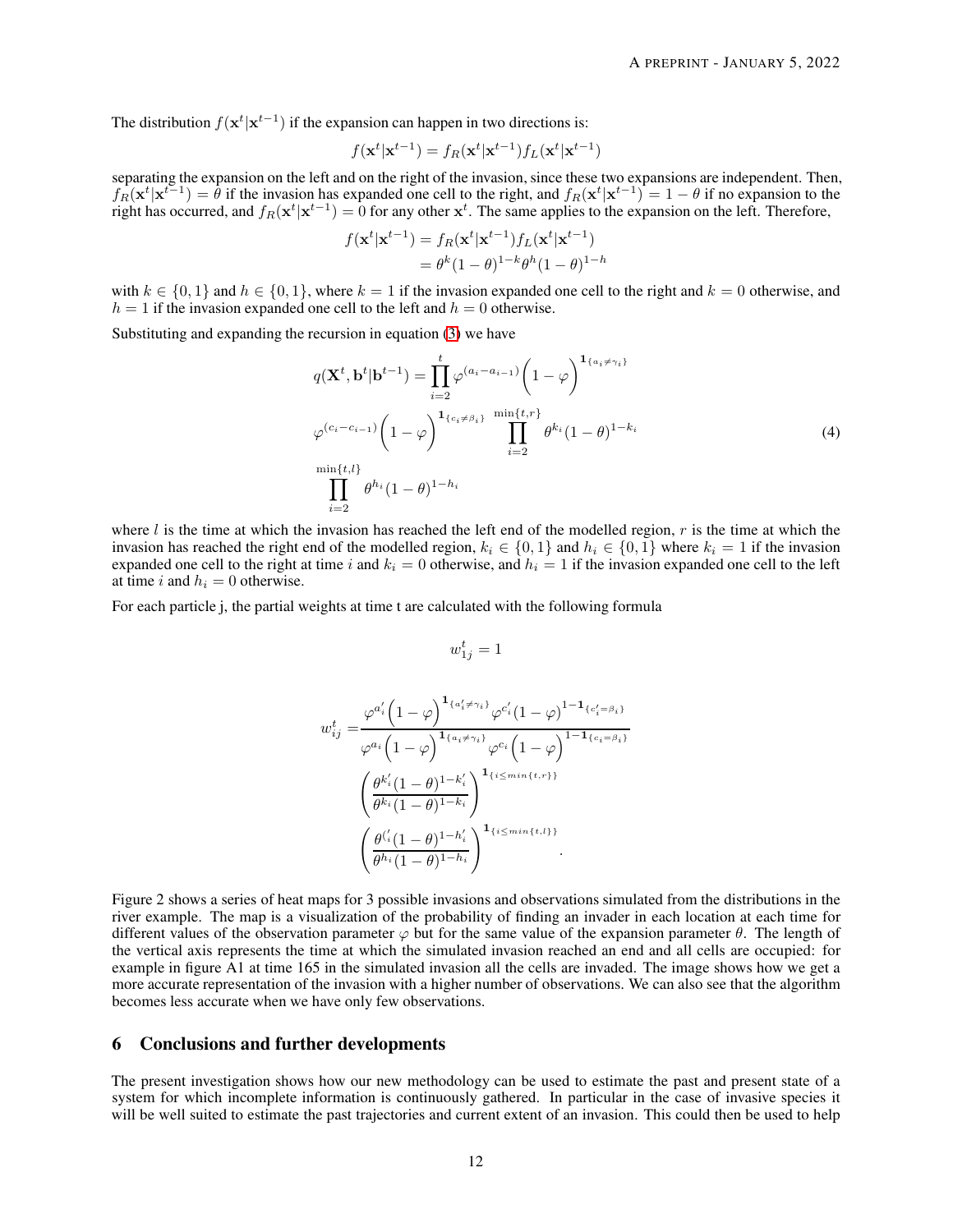

Figure 1: AR(1) MODEL: Simulations with 1,000 particles and 30 times compared to the gold standard for the 5 missing times of the AR(1) model. In Green the value for the observation. The AR(1) model had parameter  $\varphi = 0.5$ , variance  $\sigma^2 = 1$ . The Bernoulli distribution had parameter  $p = 0.2$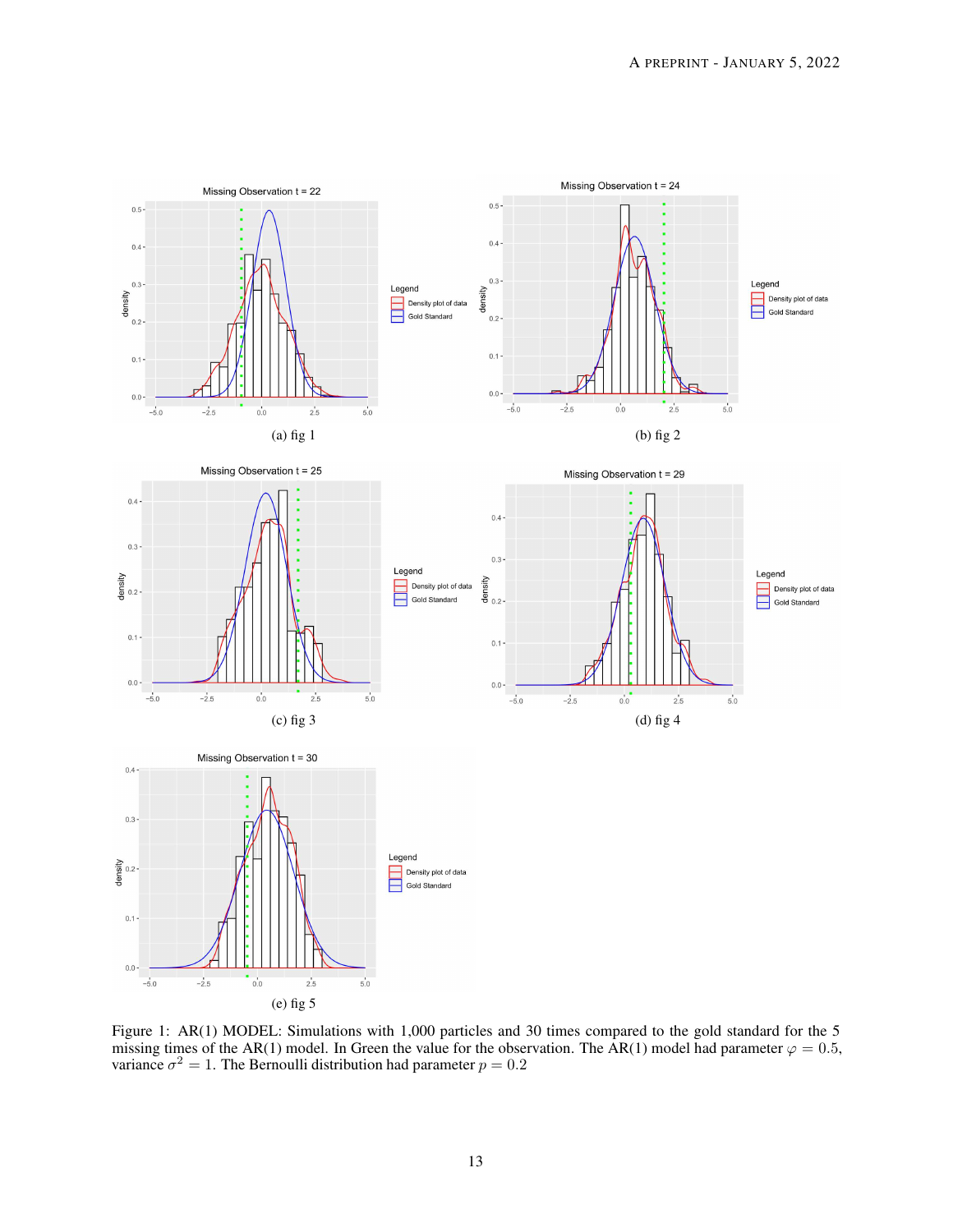

Figure 2: RIVER INVASION: Simulations with 1,000 particles and 50 cells of 3 possible river invasions all with probability of invasion  $\theta = 0.3$  but with different values of the parameter  $\varphi$  for the probability of the observations. Figures A1, B1 and C1 show the simulations of the 3 invasions while figures A2, B2 and C2 show the same simulations but with the observations superimposed in red. A1 and A2 show the invasion with  $\varphi = 0.3$ , B1 and B2 show the invasion with  $\varphi = 0.1$ . Figure C1 and C2 show the invasion with  $\varphi = 0.8$ .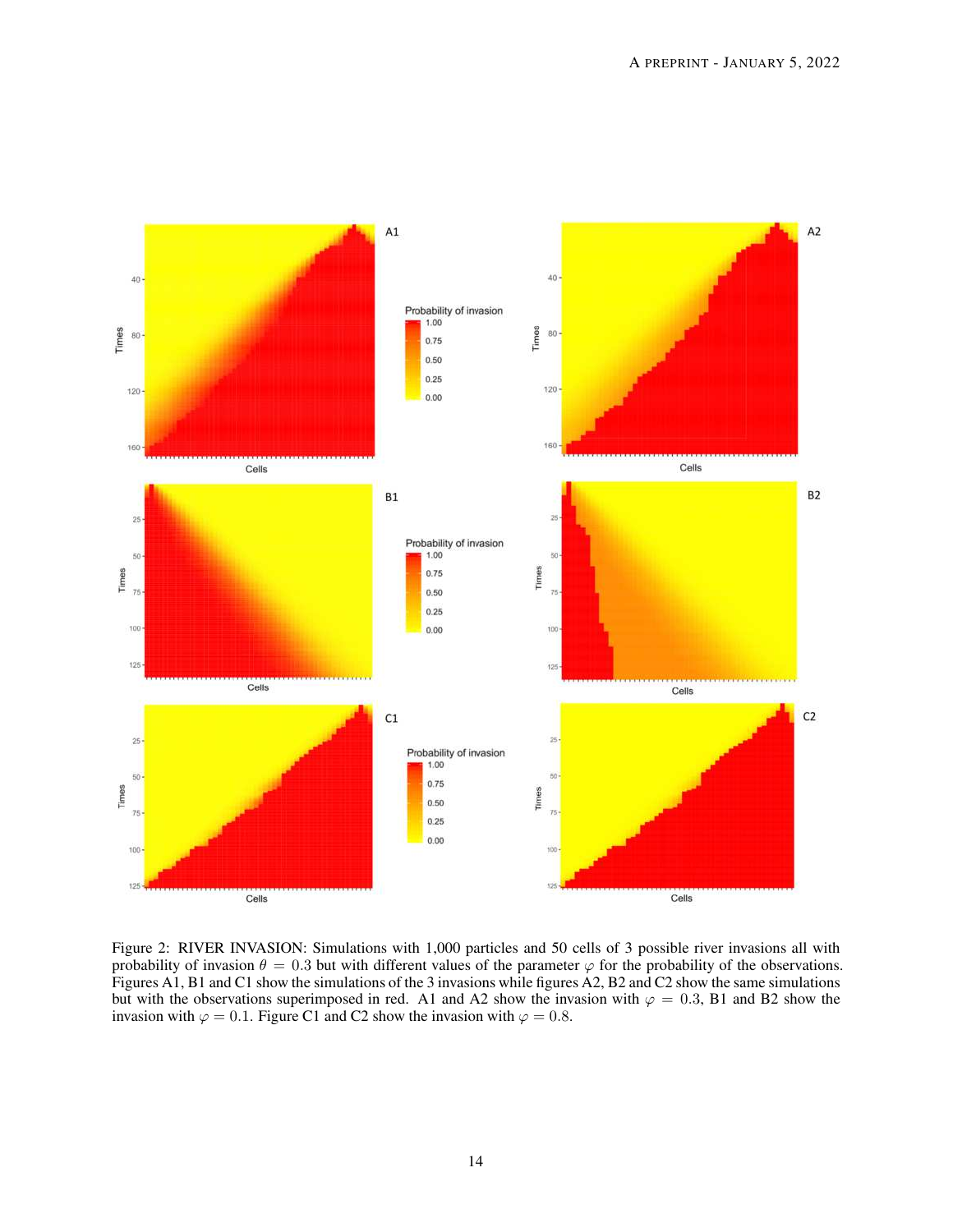understand the efficacy of an eradication program, or to inform management actions regarding where to search for currently hidden invaders, or to assess the risk from currently unobserved individuals.

The results for the AR(1) model compared to the gold standard show that our simulations closely approximate analytical solutions, while the river example shows the applicability of the method to a simple invasive species problem.

As mentioned in the introduction, different methods exist to numerically solve estimation problems with exact but incomplete observations in an online manner. However, our method is the first one, to the best of our knowledge, that corrects previous estimations as each new observation is acquired.

The methodology could also be used in the more complex scenario where not only we have entire cases unobserved, but also the number of missing cases is unknown, for example, in predictive modeling of a species' geographical distribution. In this context, we are planning to apply our new method to a specific invasive species problem: the fire ants invasion in Queensland, Australia. This application will seek to improve and complement the existing agent based approach developed by Keith and Spring [\(Keith and Spring](#page-14-12) [\(2013\)](#page-14-12)). Their method consisted of constructing a likelihood model in terms of some unknown parameters that included, among other things, the phylogeny, jump type, founding type and treatment success rate. The posterior distribution was then sampled using a generalised Gibbs technique that enabled trans-dimensional sampling, which is used when the number of parameters is unknown, as in their case. However, their method needed to be re-run each time new data was available and could not be updated online.

In this new application, the methodology will need to be adapted to continuous time models. We also envisage the possibility of improving our approach to allow for non-deterministic revision of imputed values that, while not inconsistent with later observations, can nevertheless be updated in light of new information. This will require a different definition of the probability  $p^*$  and some more theoretical proof of its existence and validity.

Our algorithm is reasonably fast, as the weights involve cancellations that significantly reduce the calculations required. However, we might need to optimise and further maximise efficiency when running with bigger data sets. For example, we could apply a more efficient resampling step.

# References

<span id="page-14-1"></span>Beer, T.: The Australian National Bushfire model project. Math Comput. Model. 13(12): 49-56 (1990).

- <span id="page-14-6"></span>Cappé, O., Moulines, E., Rydén, T.: Inference in Hidden Markov Models. Springer Series in Statistics. Springer  $(2005)$ .
- Del Moral, P., Murraly, L.M.: Sequential Monte Carlo with Highly Informative Observations. SIAM/ASA Journal on Uncertainty Quantification: 3(1): 969-997 (2015).
- <span id="page-14-7"></span>Doucet, A., Johansen, A.M.: A tutorial on particle filtering and smoothing: Fifteen years later. In Crisan, D. and Rozovskii, B., editors, The Oxford Handbook of Nonlinear Filtering, Oxford Handbooks, chapter 24, pages 656–704. Oxford University Press. (2011).
- <span id="page-14-9"></span>Finke, A., King, R., Beskos, A., Dellaportas P.: Efficient Sequential Monte Carlo Algorithms for Integrated Population Models. JABES 24: 204–224 (2019).
- <span id="page-14-11"></span>Geweke, B.: Bayesian Inference in Econometric Models Using Monte Carlo Integration. Econometrica 57(6): 1317–1339 (1989).
- <span id="page-14-12"></span>Keith, J. M., Spring, D.: Agent-based Bayesian approach to monitoring the progress of invasive species eradication programs. Proc Natl Acad Sci, 110(33): 13428-13433 (2013).
- <span id="page-14-8"></span>Kong, A., Liu, J.S., Wong, W.H.: Sequential Imputations and Bayesian Missing Data Problems. Journal of the American Statistical Association, 89(425): 278-288 (1994).
- <span id="page-14-5"></span>Little, R, Rubin, D.: Statistical Analysis with Missing Data, Third Edition. Wiley, New York (2019).
- <span id="page-14-4"></span>Nakagawa, S.: Missing data. In: Fox G.A., Negrete-Yankelevich S., Sosa V.J. (eds.) Ecological Statistics: Contemporary theory and application, pp 81-105. Oxford University Press (2015).
- <span id="page-14-2"></span>O'Neill, P.D., Roberts G.O.: Bayesian inference for partially observed stochastic epidemics. J. R. Stat. Soc. A. Stat. 162(1): 121-129 (2002).
- <span id="page-14-10"></span>Rohlin V.A.: On the fundamental ideas of measure theory. Trans. Amer. Math. Soc. 1(10): 1-52 (1962).
- <span id="page-14-3"></span>Rubin, D.B.: Multiple imputation for nonresponse in surveys. Wiley, New York (1987).
- <span id="page-14-0"></span>Seif, S., Mignan, A., Zechar, J.D., Werner, M.J., Wiemer, M.J.: Estimating ETAS: The effects of truncation, missing data, and model assumptions. Journal of Geophysical Research: Solid Earth. 122: 449–469 (2017).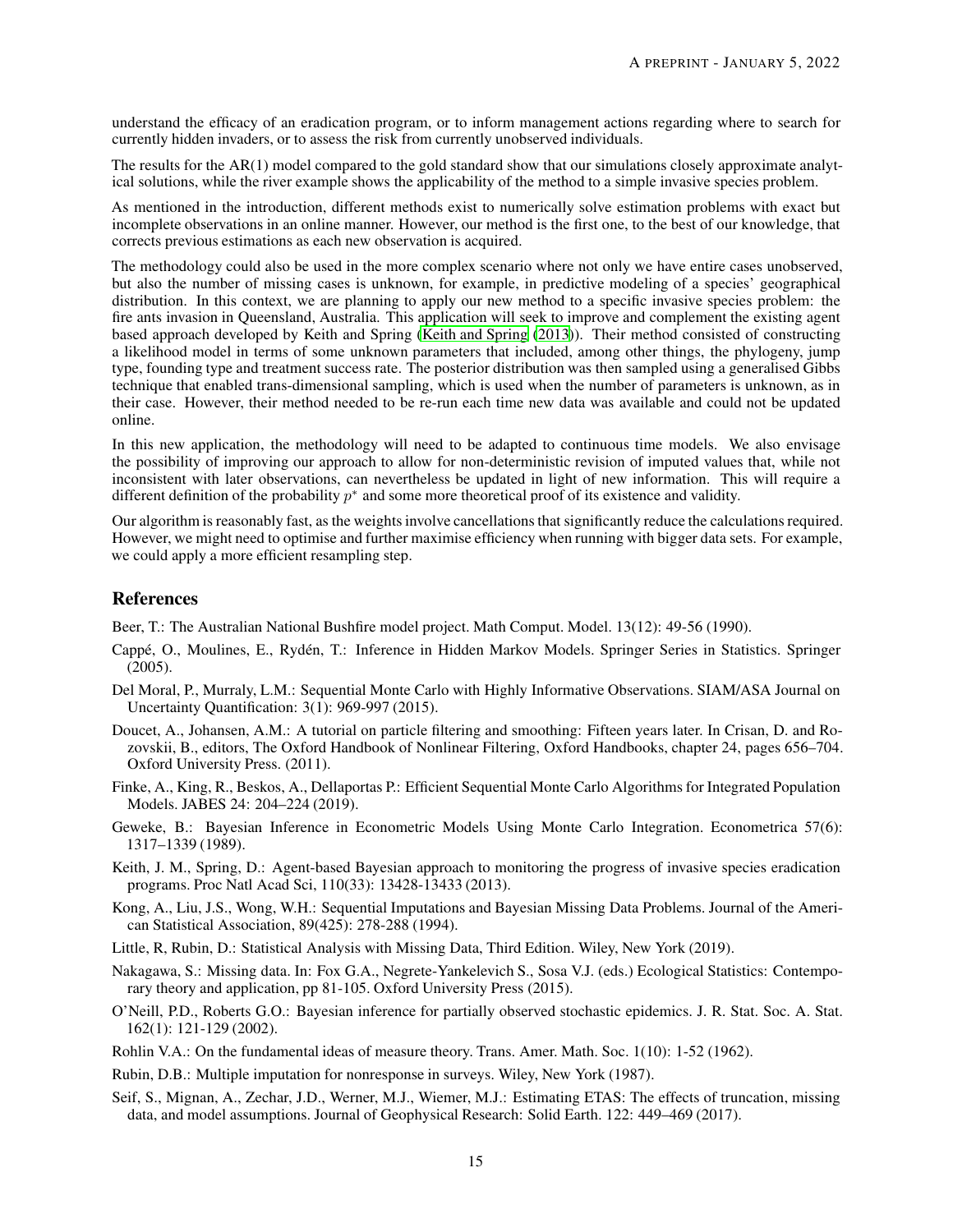- <span id="page-15-0"></span>Tanner, M.A., Wong, W.H.: The Calculation of Posterior Distributions by Data Augmentation. J. Am. Stat. Assoc. 82(398): 528-540 (1987).
- <span id="page-15-2"></span>Young, P.C.: Recursive Estimation and Time-Series Analysis. Springer-Verlag Berlin Heidelberg (2011).
- <span id="page-15-1"></span>Zhang, X., Khwaja A. S., Luo J., Housfater A.S., Anpalagan A.: Multiple Imputations Particle Filters: Convergence and Performance Analyses for Nonlinear State Estimation with Missing Data. IEEE J. Sel. Top Signa. 9(8): 1536- 1547 (2015).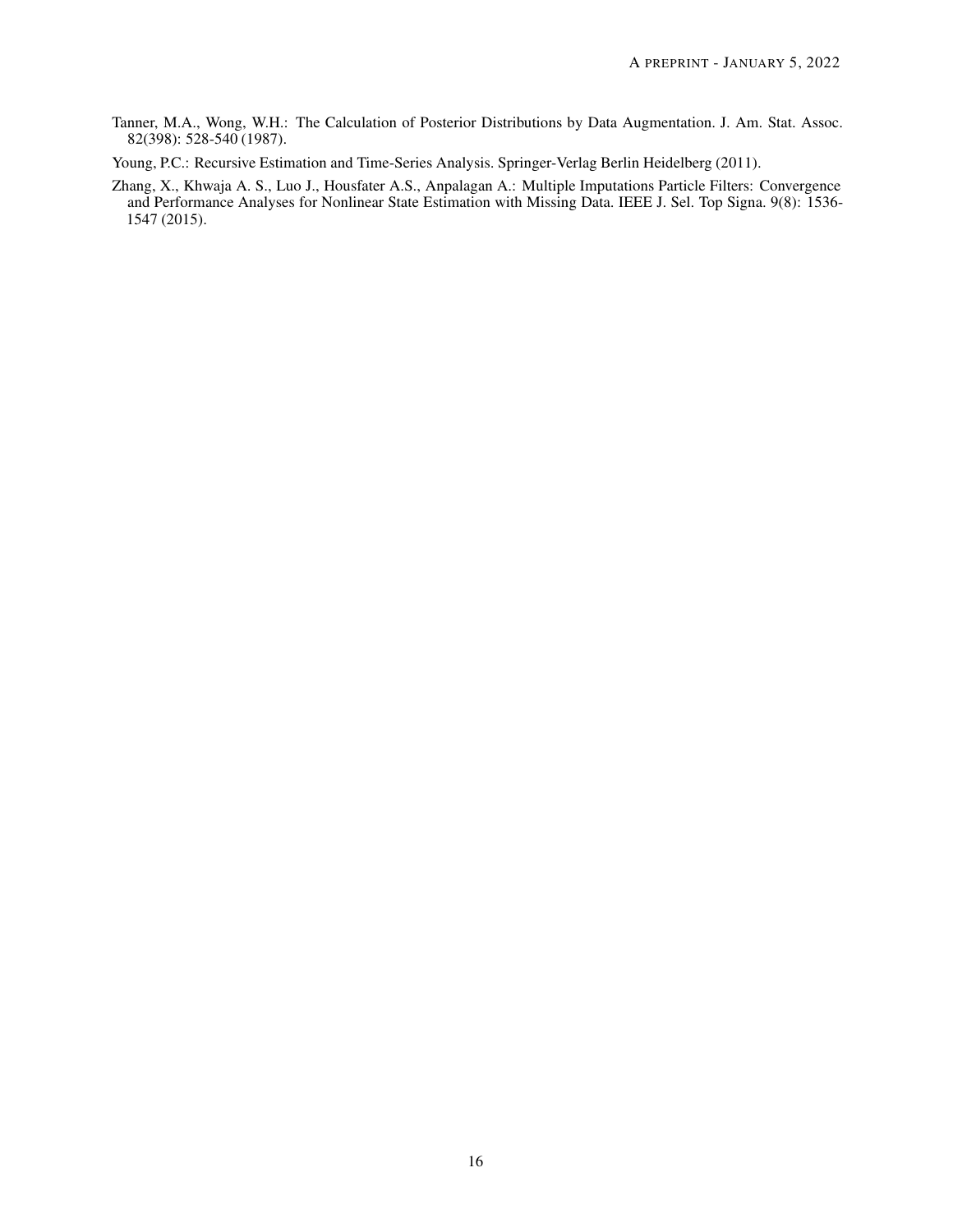## Algorithm 1 SIR with corrections for an AR(1) model

**Initialize:** At time  $t = 1$ 

1. For  $j = 1, ..., n$ 

(a) Sample 
$$
(x_1)_j \sim \mathcal{N}\left(0, \frac{\sigma^2}{1-\varphi^2}\right)
$$
 and  $(b_1)_j \sim Bernoulli(\theta)$ 

(b) Evaluate the importance weights up to a normalising constant:

$$
\tilde{w}_j^1 = 1
$$

2. For  $j = 1, \ldots, n$  normalise the importance weights:

$$
w_j^1 = \frac{1}{n}
$$

# **Iterate:** For  $t$  from 2 to  $N$

- 1. For  $j = 1, ..., n$ 
	- (a) sample  $(x_t)_j \sim \mathcal{N}(\varphi(x_{t-1})_j, \sigma^2)$  and  $b_j^t \sim Bernoulli(\theta)$ .
	- (b) Correct every element of  $x_j^t$  in light of the data  $z^t$  to obtain new samples  $(x')_j^t$  directly substituting the new data: for  $s = 1, ..., t$  if  $(z^t)_s \neq -, ((x')^t_j)_s = (z^t)_s$  else if  $(z^t)_s = -, ((x')^t_j)_s = (x^t_j)_s$ .
	- (c) Correct every element of  $\mathbf{b}_i^t$  in light of the data  $\mathbf{z}^t$  to obtain new samples  $(\mathbf{b}')_j^t$  substituting 0s when  $(z^t)_s = -$  and 1s otherwise for  $s = 1, \ldots, t$ .
	- (d) Evaluate the weights up to a normalising constant using equations  $(1)$   $(2)$ :

$$
\tilde{w}_j^t = \frac{q(\mathbf{x}')^t_j, \mathbf{(B')}^t_j|\mathbf{Z}^{t-1})}{q(\mathbf{x}^t_j, \mathbf{B}^t_j|\mathbf{Z}^{t-1})}
$$

2. For  $j = 1, \ldots, n$  normalise the importance weights:

$$
w_j^t = \frac{\tilde{w}_j^t}{\sum_{k=1}^n \tilde{w}_k^t}
$$

- 3. Perform resampling
	- (a) Draw  $n$  particles from the current particle set with probabilities proportional to their weights. Replace the current particle set with the new n particles.
	- (b) Set  $w_j^t = 1/n$ .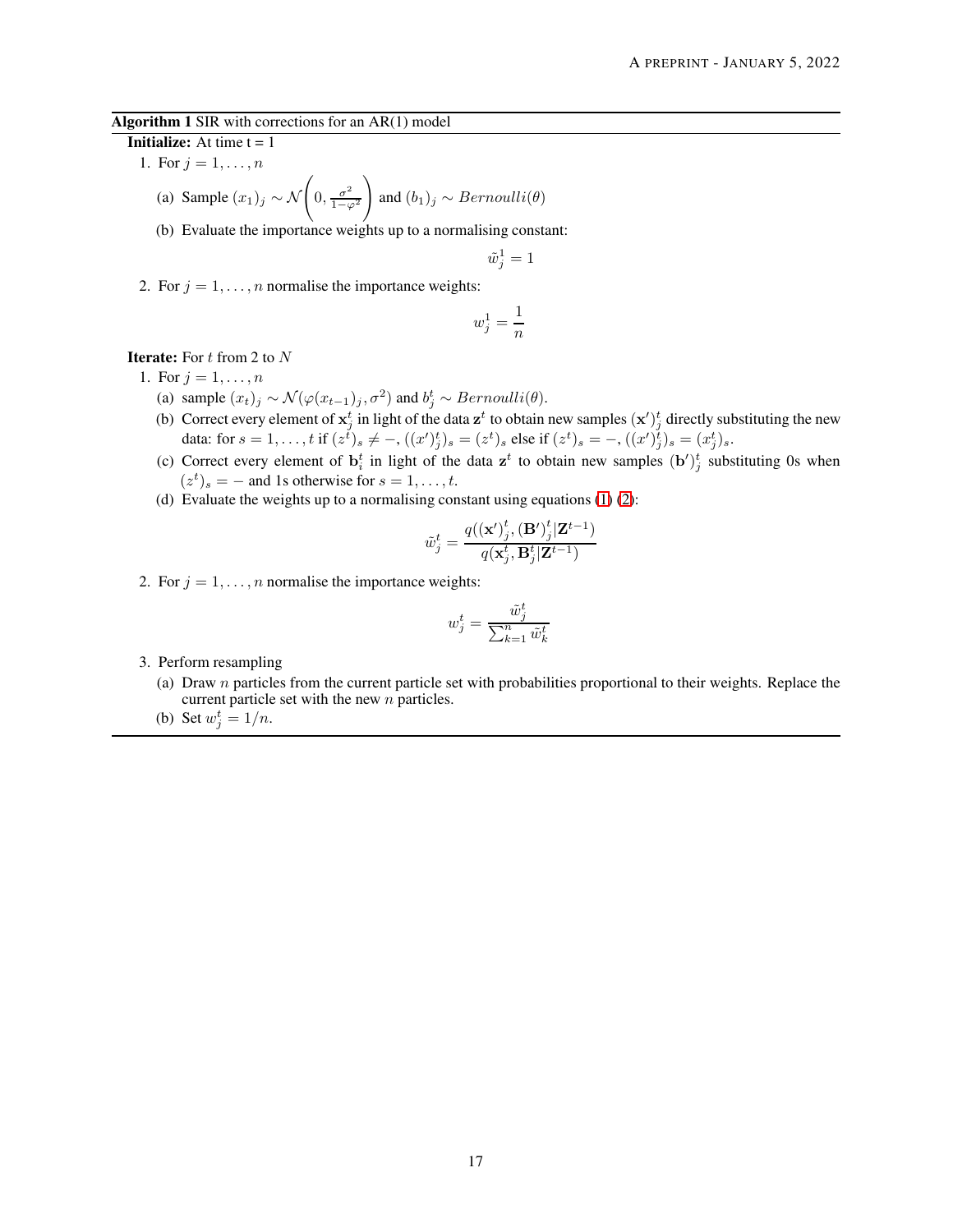#### Algorithm 2 SIR with corrections for an river invasion

## **Initialize:** At time  $t = 1$

- 1. For  $j = 1, ..., n$ 
	- (a) For  $s = 1, ..., N$  First observation  $z_{\mu}$  known: For each particle, at time 1, fill the invasion vector of  $\mathbf{x}_{j}^{t}$ size N with  $(x_\mu)^1 = 1$  and  $(x_s)^1 = 0$  if  $s \neq \mu$ . For each particle, at time 1, fill the invasion vector  $z_j^t$  of size N with  $(z_{\mu})_j^1 = 1$  and  $(z_s)_j^1 = 0$  if  $s \neq \mu$ .
	- (b) Evaluate the importance weights up to a normalising constant:

$$
\tilde{w}_j^1=1
$$

2. For  $j = 1, \ldots, n$  normalise the importance weights:

$$
w_j^1=\frac{1}{n}
$$

# **Iterate:** For  $t$  from 2 to  $T$

- 1. For  $j = 1, ..., n$ 
	- (a) Sample  $(r)^t_j \sim Bernoulli(\theta)$  and  $(l)^t_j \sim Bernoulli(\theta)$ . For  $s = 1, ..., N$  for each particle, at time t, fill the invasion vector  $x_j^t$  of size N with the values of  $x_j^{t-1}$  then substitute  $(x_s)^t_j = (r)^t_j$  for s s.t.  $(x_{s-1})_j^{t-1} = 1$  and  $(x_s)_{j}^{t-1} = 0$  and substitute  $(x_s)_{j}^{t} = (l)_j^t$  for s s.t.  $(x_s)_{j}^{t-1} = 0$  and  $(x_{s+1})_{j}^{t-1} = 1$ .
	- (b) Sample k elements  $(a_k)^t_j \sim Bernoulli(\varphi)$  until the first 0 is sampled, and h elements  $(b_h)^t_j \sim$ Bernoulli( $\varphi$ ) until the first 0 is sampled. For  $s = 1, \ldots, N$  for each particle, at time t, fill the observation vector  $\mathbf{z}_j^t$  of size N with the values of  $\mathbf{z}_j^{t-1}$  then substitute the k elements  $(z_{s+k})_j^t = (r)_j^t$  for s s.t.  $(z_{s-1})_j^{t-1} = 1$  and  $(z_s)_{j}^{t-1} = 0$  and substitute the h elements  $(z_{s-h})_j^t = (l)_j^t$  for s s.t.  $(z_s)_{j}^{t-1} = 0$  and  $(z_{s+1})_j^{t-1} = 1.$
	- (c) Correct every element of  $x_j^t$  in light of the data  $z^t$  to obtain new samples  $(x')_j^t$  directly substituting the new data: for  $s = 1, \ldots, N$  if  $(z^t)_s = 1$ ,  $((x')^t_j)_s = 1$  else if  $(z^t)_s = 0$ ,  $((x')^t_j)_s = (x^t_j)_s$ . Correct every element of  $\mathbf{z}_j^t$  in light of the data  $\mathbf{z}^t$  to obtain  $(\mathbf{z}')_j^t$  simply substituting  $(\mathbf{z}')_j^t$  with  $\mathbf{z}^t$ .
	- (d) Evaluate the weights up to a normalising constant using the values for  $q$  from equation [\(4\)](#page-11-0):

$$
\tilde{w}_j^t = \frac{q(\mathbf{X}')^t_j, \left(\mathbf{z}')^t_j\middle|\mathbf{Z}^{t-1}\right)}{q(\mathbf{X}_j^t, \mathbf{z}_j^t|\mathbf{Z}^{t-1})}
$$

2. For  $j = 1, \ldots, n$  normalise the importance weights:

$$
w_j^t = \frac{\tilde{w}_j^t}{\sum_{k=1}^n \tilde{w}_k^t}
$$

- 3. Perform resampling
	- (a) Draw  $n$  particles from the current particle set with probabilities proportional to their weights. Replace the current particle set with the new n particles.
	- (b) Set  $w_j^t = 1/n$ .

# A proof of the identity in section [2](#page-2-0)

Define a probability measure  $\mathbb{P}^*$  having density  $p^*$  on  $\Omega_t^*$  such that the marginal distribution of  $\mathbb{P}^*$  on  $\Omega_t'$  is  $\mathbb{P}$ , that is  $\mathbb{P} = \mathbb{P}^* \circ \pi^{-1}$ , where  $\mathbb P$  is the measure with density p on  $\Omega'_t$ . (Here the measurable sets in  $\Omega_t$ ,  $\Omega'_t$  and  $\Omega_t^*$ , are constructed from Borel sets on  $\mathbb{R}^M$  and subsets of  $2^M$  in the manner implied by the sequence of cross-products and restrictions used to define  $\Omega_t$ ,  $\Omega'_t$  and  $\Omega_t^*$ . Similarly, reference measures are constructed from Lebesgue measure on  $\mathbb{R}^M$  and counting measure on  $2^M$ .)